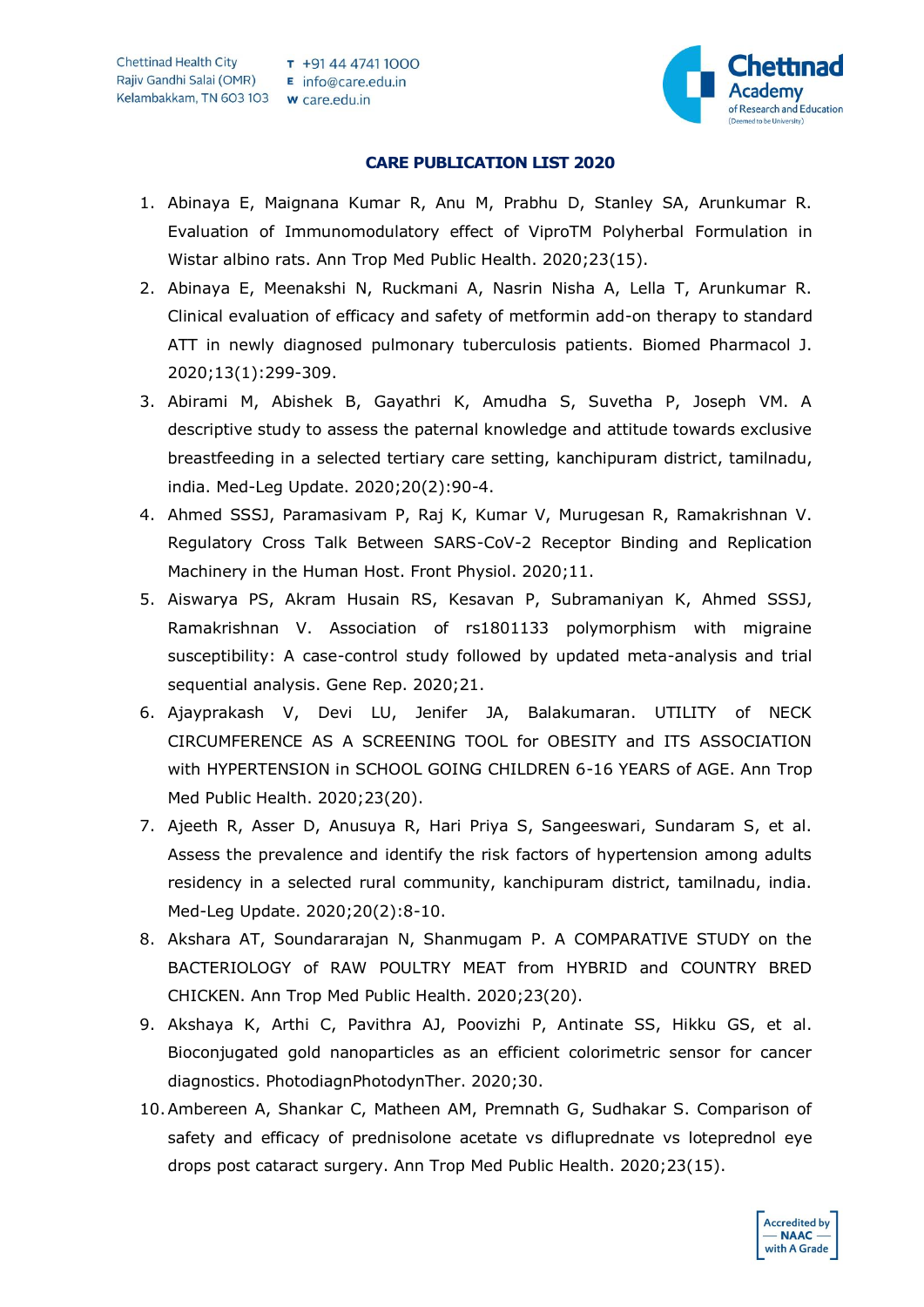

- 11.Amritha GN, Meenakshi N, Selvabai APR, Shanmugam P, Jayaraman P. A comparative profile of oropharyngeal colonization of streptococcus pneumoniae and hemophilus influenzae among healthcare workers (HCW) in a tertiary care hospital and non-healthcare individuals. J Prev Med Hyg. 2020;61(3):E379-E85.
- 12.Andiappan M, Bushra N, Mathangi DC, Thanikachalam P. Assessing the likelihood of obstructive sleep apnea among infertile population using stopbang and modified berlin questionnaire: A cross-sectional study. Int J Infertil Fetal Med. 2020;11(2):42-7.
- 13.Anirudhan A, Paramasivam P, Murugesan R, Ahmed SSSJ. Temporal changes of NF-κB signaling pathway genes in bacterial stimulated whole blood- a host mechanism associated with sepsis. MicrobPathog. 2020;147.
- 14.Anitha E, Geetha M, Anushya S, Anitha R, Vinoth Kumar R, Rathiga A. Assessment of presence of the phenotypic characteristics of polycystic ovarian syndrome among young adult girls in a selected college, kanchipuram district, tamilnadu, india. Med-Leg Update. 2020;20(2):45-8.
- 15.Anuradha G, Gopalakrishnan SS, Vinodakumar HR. Relationship between liver enzymes and lipid profile in Pre-diabetes and type 2 diabetes mellitus patients. Ann Trop Med Public Health. 2020;23(20).
- 16.Appalaraju B, Baveja S, Baliga S, Shenoy S, Bhardwaj R, Kongre V, et al. In vitro activity of a novel antibacterial agent, levonadifloxacin, against clinical isolates collected in a prospective, multicentre surveillance study in India during 2016-18. J AntimicrobChemother. 2020;75(3):600-8.
- 17.Arumugam V, Venkatesan M, Ramachandran K, Ramachandran S, Palanisamy SK, Sundaresan U. Purification, Characterization and Antibacterial Properties of Peptide from Marine Ascidian Didemnum sp. Int J Pept Res Ther. 2020;26(1):201-8.
- 18.Asha M, George JE, Nithya S, Priya T, Sandhiya Priya P, Suvitha M, et al. A study to assess the knowledge on protein energy malnutrition among mothers of under five children in selected areas at kanchipuram district, tamilnadu. Med-Leg Update. 2020;20(2):26-7.
- 19.Asher T, Shobana M, Abarna A, Aamina A, Bharathi B, Chandy P. The prevalence of anemia among the adolescent girls in a selected college in kanchipuram. Med-Leg Update. 2020;20(2):28-32.

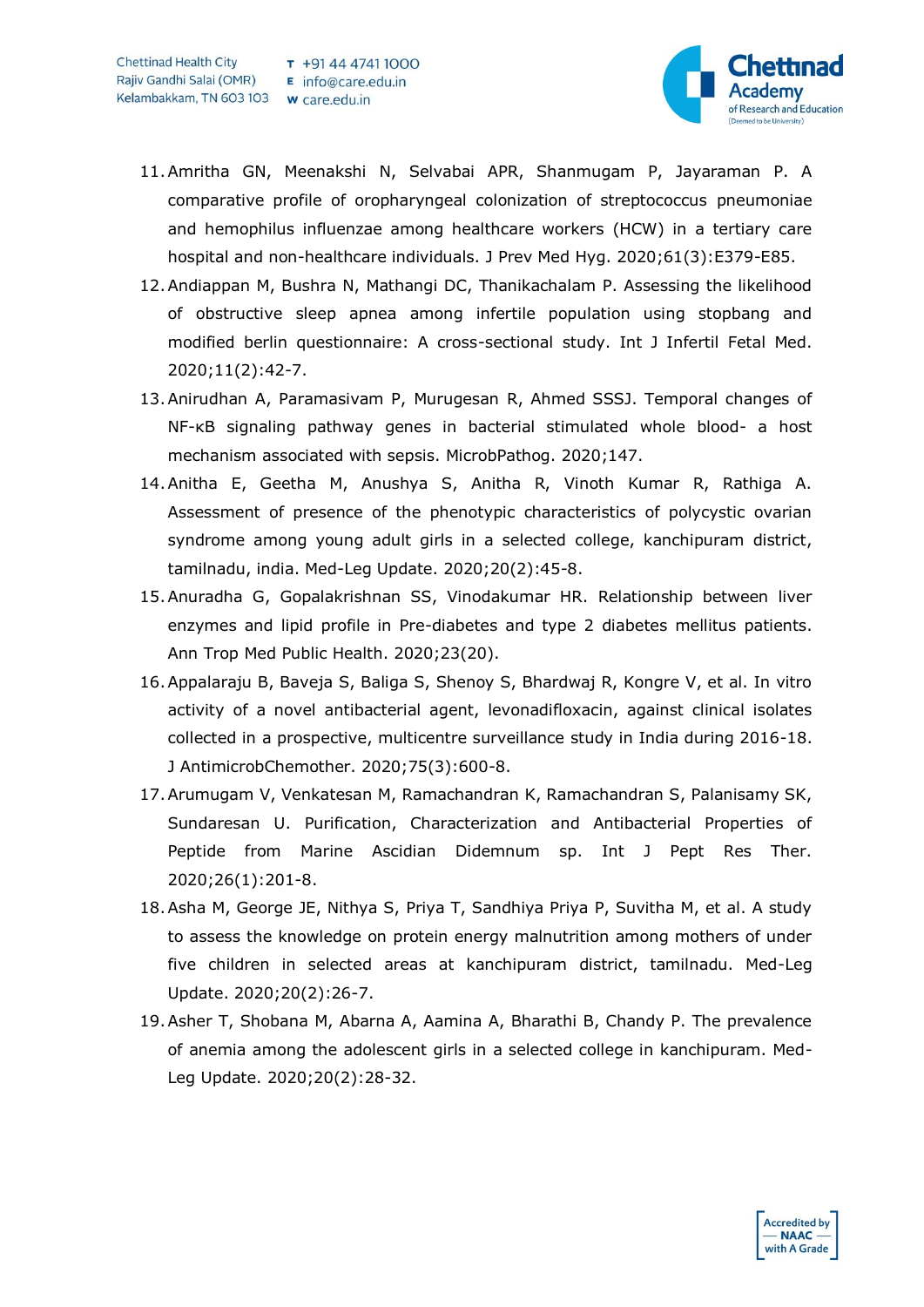

- 20.Aswani B, Arun kumar A, Vijayakumar D, Balamurugan B. COMPARISON of EFFICACY of ATRACURIUM VERSUS CISATRACURIUM in PATIENTS UNDERGOING SURGERIES under GENERAL ANAESTHESIA. Ann Trop Med Public Health. 2020;23(15).
- 21.Aswathi R, Viji D, Charmine PSP, Husain RSRA, Ameen SHN, Ahmed SSSJ, et al. Influence of KCNJ11 gene polymorphism in T2DM of south Indian population. Front Biosci Elite. 2020;12(2):199-222.
- 22.Balaji D, Prabakaran S, Paventhan K, Priya K, Rajasekaran S. A PROSPECTIVE, OBSERVATIONAL STUDY of LARYNGEAL SEQUELAE in PROLONGED INTUBATION. Ann Trop Med Public Health. 2020;23(20).
- 23.Balaji G, Senthil P. The awareness and perception of Cancer Related Fatigue as a diagnosis tool– An Observational Study. Ann Trop Med Public Health. 2020;23(20).
- 24.Baliga S, Mamtora DK, Gupta V, Shanmugam P, Biswas S, Mukherjee D, et al. Assessment of antibacterial activity of levonadifloxacin against contemporary gram-positive clinical isolates collected from various Indian hospitals using diskdiffusion assay. Indian J Med Microbiol. 2020;38(3-4):307-12.
- 25.Banerjee A, Jain SM, S Abrar S, Kumar MM, Mathew C, Pathak S. Sources, isolation strategies and therapeutic outcome of exosomes at a glance. Regen Med. 2020;15(12):2361-78.
- 26.Banerjee A, Pathak S, Jothimani G, Roy S. Antiproliferative effects of combinational therapy of Lycopodium clavatum and quercetin in colon cancer cells. J Basic Clin PhysiolPharmacol. 2020;31(4).
- 27.Bankole OO, Vasanthi R, Murugesan R, Perummal MJ. Molecular methods for detecting biofilm producing multidrug resistant clinical isolates. Ann Trop Med Public Health. 2020;23(13A).
- 28.Banu A, Jenny J, Meenakshi N, Shanmuganathan A, Ganga N, Sahana K. ANALYSIS of CORRELATION between FEV1/FEV6 and OXYGEN SATURATION during SIX-MINUTE WALK TEST (6MWT) in COPD PATIENTS. Ann Trop Med Public Health. 2020;23(20).
- 29.Baskar K, Chinnasamy R, Pandy K, Venkatesan M, Sebastian PJ, Subban M, et al. Larvicidal and histopathology effect of endophytic fungal extracts of Aspergillus tamarii against Aedes aegypti and Culex quinquefasciatus. Heliyon. 2020;6(10).

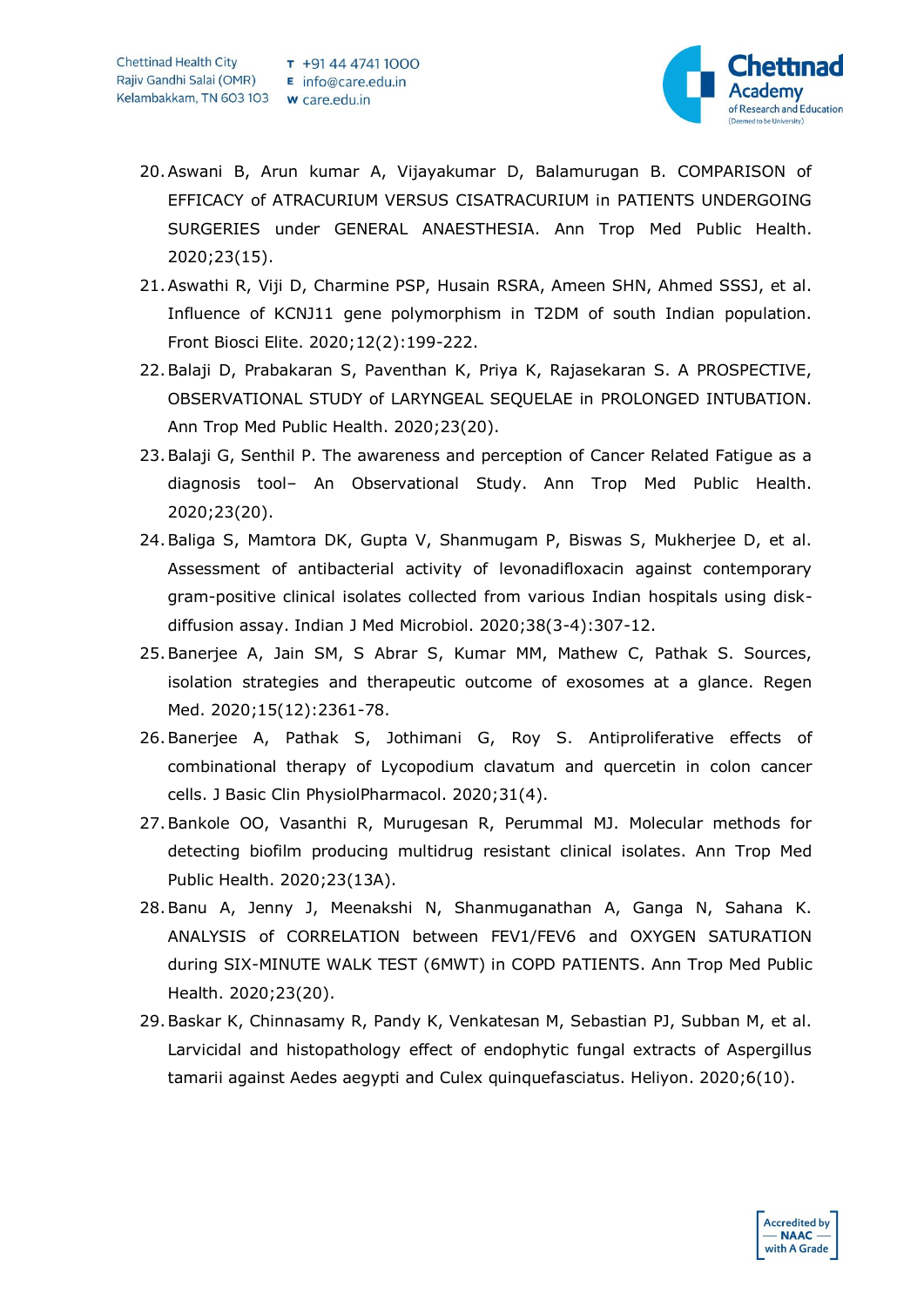

- 30.Bavithra Devi K, Dinesh Kumar S, Nisha V, Metha J, Savarimuthu RJS. A descriptive study to assess knowledge, attitude and practices of mothers regarding prevention of juvenile sexual abuse. Med-Leg Update. 2020;20(2):33- 6.
- 31.Bharathy SPS, Narayan VSG, Golamari UR, Rajasekaran D, Rao VRM. ALTERED THYROID PROFILE and ITS CORRELATION to the SEVERITY and SHORT TERM OUTCOME of ACUTE STROKE. Ann Trop Med Public Health. 2020;23(20).
- 32.Bhuvana A, Ajaykumar P, Yaazhini T, Dineshkumar S, Devaki K. Assessment of depression among the housewives of alcohol consuming husbands in selected community areas, Kancheepuram district, Tamilnadu. Med-Leg Update. 2020;20(3):46-50.
- 33.Bhuvaneshwari T, Malini S, Vijayashree R. The usefulness of Cell Population Data of leucocytes in accurately predicting the etiology of acute febrile illness. Ann Trop Med Public Health. 2020;23(13A).
- 34.Blessy, Gnaziyagulnaaz AS, Devi D, Ashok G, Chokkalingam M. CORRELATION between ELECTROCARDIOGRAPHIC CHANGES and CORONARY ANGIOGRAPHIC LOCALIZATION in ST-ELEVATION MYOCARDIAL INFARCTION. Ann Trop Med Public Health. 2020;23(20).
- 35.Bolla KC, Shanmuganathan A, Narasimhan M, Ganga N, Fathima Zehra Razvin H. Prediction equations for spirometry parameters of healthy school-going children in South India. Ann Trop Med Public Health. 2020;23(15).
- 36.Chagamreddy VS, Malligai E, Roy S. Prevalence of folate deficiency among elderly population. Int J Pharm Res. 2020;12:2250-4.
- 37.Chaitanya K, Arunkumar C, Satchidanandan AT, Reddy N, Venkatachalam K. MAGNETIC RESONANCE IMAGING (MRI) in EVALUATING SOFT TISSUE INJURIES of ACUTE TIBIAL PLATEAU FRACTURES. Ann Trop Med Public Health. 2020;23(20).
- 38.Chandiralekha M, Gomathi V, Pavithra G, Revathi V, Sowmiya T, Tinturachelgeorge, et al. A descriptive study to assess the risk factors of obesity among housewives residing at selected community, setting in kanchipuram district, tamilnadu. Med-Leg Update. 2020;20(2):42-4.
- 39.Chellaiyan V, Liaquathali F, Marudupandiyan J. Healthy nutrition for a healthy child: A review on infant feeding in India. J Fam Community Med. 2020;27(1):1- 7.

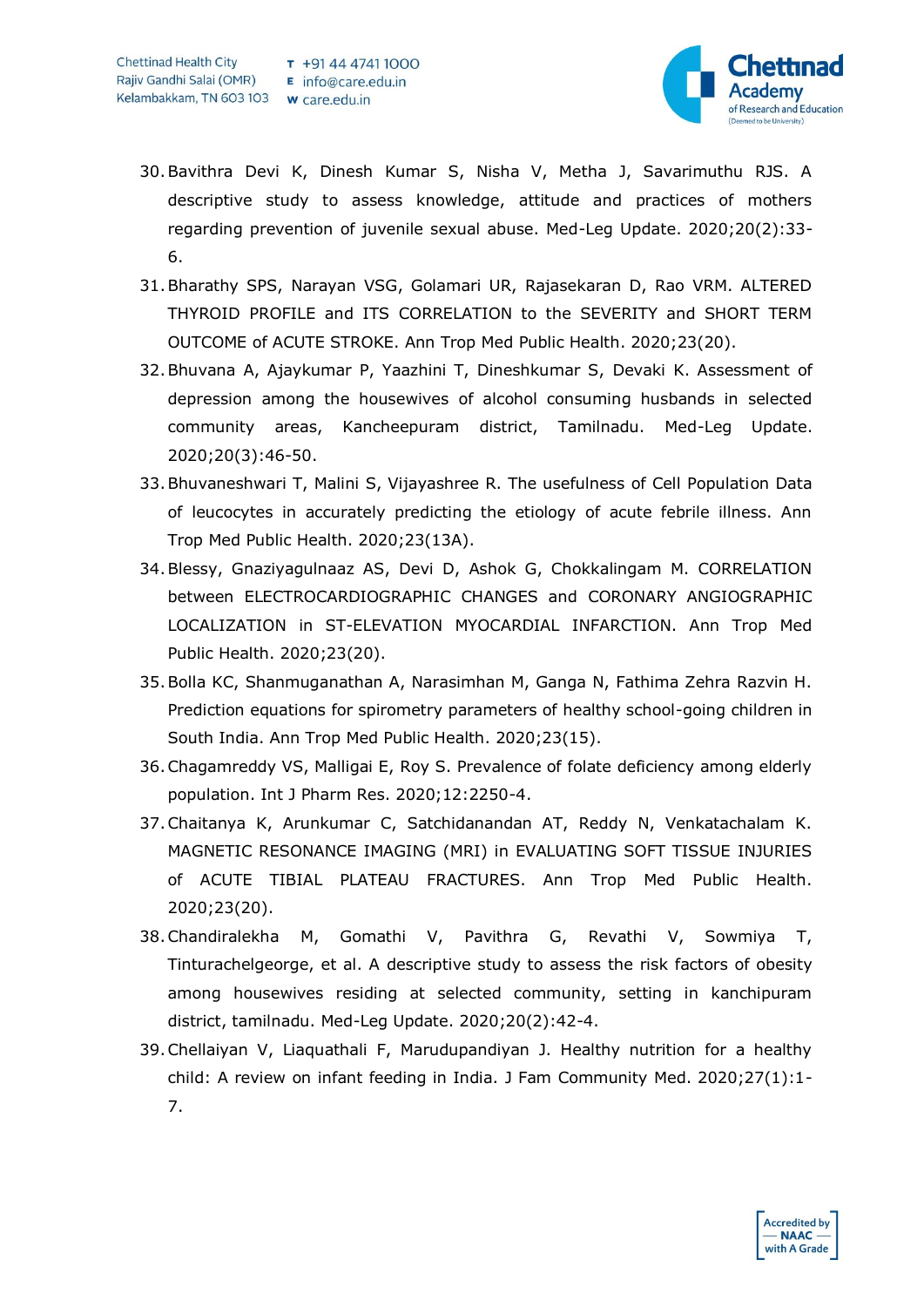

- 40.Chellaiyan VG, Rajasekar H, Taneja N. Pradhan mantrijanarogya yojana ayushmanbharat. Ind J Community Health. 2020;32(2):337-40.
- 41.Chellammal AJ, Rompicherla V, Subramaniam J, Shanmugam P. STANDARDIZATION of MULTIPLEX PCR for the DETECTION of PVCRT-O, PVMDR1 RESISTANT GENES in PLASMODIUM VIVAX and PFCRT-O RESISTANT GENE in PLASMODIUM FALCIPARUM. Ann Trop Med Public Health. 2020;23(13 A).
- 42.Chellammal AJ, Rompicherla V, Subramaniam J, Shanmugam P. Newer molecular methods for the surveillance of antimalarial resistance by using non-invasive samples. Ann Trop Med Public Health. 2020;23(13A).
- 43.Chitra K, Aarthi K, Thivya R, Nayar S, Vijayashree R. EXPRESSION of PD L1, BCL-2, Ki-67 in BREAST CANCER with CLINICOPATHOLOGICAL CORRELATION. Ann Trop Med Public Health. 2020;23(20).
- 44.Choccalingam C, Rajeev M, Vijayashree R. Demystifying the mystery of megaloblastic anaemia: Volume conductance scatter of hyper-segmented neutrophils in megaloblastic anaemia. Ann Trop Med Public Health. 2020;23(13A).
- 45.Chrislinjebisha J, Vinitha R, Preethi S, Kasthuri S, Vanitha K. Effect of perceived stress on menstruation among adolescent girls in a selected college, kanchipuram district, tamilnadu, india. Med-Leg Update. 2020;20(2):664-6.
- 46.Chrislinjebisha J, Vinitha R, Preethi S, Kasthuri S, Vanitha K. Effect of perceived stress on menstruation among adolescent girls in a selected college, kanchipuram district, tamilnadu, india. Med-Leg Update. 2020;20(2):67-9.
- 47.Das S, Karpagavel L, Murugavel K, Manikandan N. An in vitro study to compare and evaluate the anti-diabetic effect of Tri-herbal leaf extracts nanoemulsion with Acarbose. Ann Trop Med Public Health. 2020;23(20).
- 48.Das S, Murugavel K, Karpagavel L, Manikandan N. A study to formulate the synthesis and characterization of Tri- herbal leaf extracts nanoemulsion. Ann Trop Med Public Health. 2020;23(20).
- 49.51.Debnath R, Sakthiabinaya S, Thiruvikram E, Udhayachandran R, Koshy KS. Assessment of the incidence and associated risk factors of urinary tract infection among children-a retrospective study. Med-Leg Update. 2020;20(2):164-9.
- 50.Devanand N, Shankari J, Kumar MP, Srinivasan MS, Soundarya S. A clinical study of non venereal dermatoses in adult male genitalia. Ann Trop Med Public Health. 2020;23(20).
- 51.Devi N, Rathiga A. Effectiveness of structured computer based education programme to develop & enhance the knowledge on coronary artery disease among patients with hypertension. Med-Leg Update. 2020;20(2):121-4.

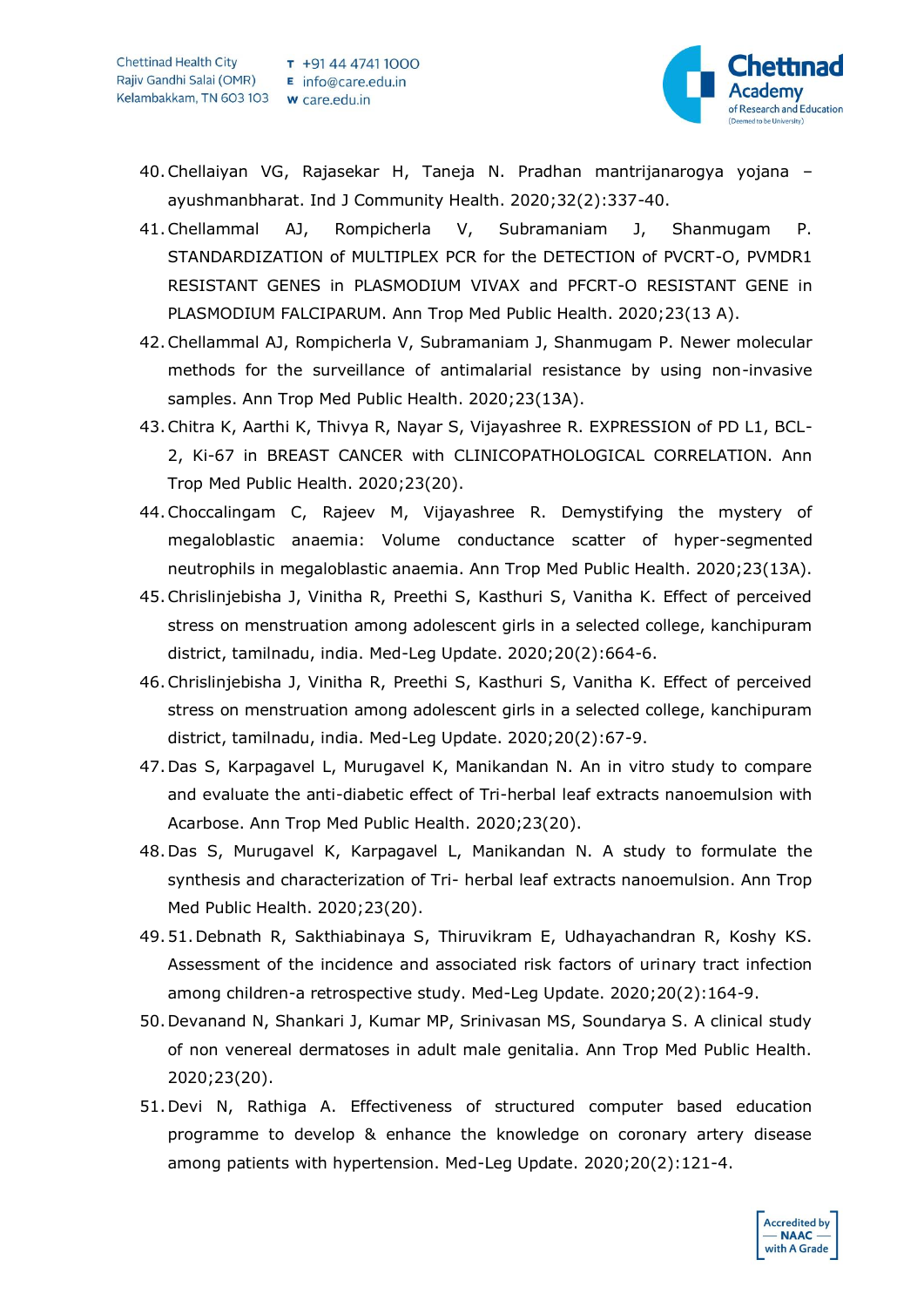

- 52.Divya KV, Deepika M, Kalaivani S, Priyadharshini A, Vanitha K. Knowledge on maternal and child health service among women in reproductive age group in mahabalipuram, kanchipuram district, tamilnadu, india. Med-Leg Update. 2020;20(2):82-5.
- 53.Eapen I, Veerasamy RS, Hamsenandinie C, Anand S. Comparative study between oral melatonin and oral pregabalin on preoperative anxiety, perioperative sedation and postoperative analgesia in surgeries done under regional anaesthesia: A randomized control study. Ann Trop Med Public Health. 2020;23(15).
- 54.Eswari S, Pushpakala KJ. Effectiveness of structured teaching programme on pulmonary rehabilitation among patients with chronic obstructive pulmonary disease. Med-Leg Update. 2020;20(3):423-8.
- 55.Fancy R, Joshi Prethi SA, Saral R, Santhiya G, Kalaivani M, Jeyanthi Y. Effect of video assisted teaching on prevention and management of dengue among mothers in a selected rural community, kancheepuram district, tamilnadu, india. Med-Leg Update. 2020;20(2):49-52.
- 56.George Fernandez A, Janagiraman N, Shalini M, Vinitha R, Metha. Assessment of the psychological wellbeing of elderly residing at pooncheri rural community area in Kancheepuram district, Tamilnadu, India. Med-Leg Update. 2020;20(3):74-7.
- 57.Gini TR, Parveen A, Sharmilavathi A, Avinash U, Benson A, Shanthi. A study to assess the knowledge on oral health and self esteem among young adults in selected college, in Kancheepuram district, Tamilnadu, India. Med-Leg Update. 2020;20(3):58-62.
- 58.Gomathi K, Akshaya N, Srinaath N, Moorthi A, Selvamurugan N. Regulation of Runx2 by post-translational modifications in osteoblast differentiation. Life Sci. 2020;245.
- 59. Gopalakrishnan S, Anuradha G, Sumathy S, Unnikrishnan S, Dhanvarshini S. Study to evaluate the correlation between coagulation factor, glycemic control and the severity of diabetic foot ulcers among South Indian population: A case control study. Rom J Diabetes NutrMetab Dis. 2020;27(4):342-8.
- 60.Goussalya D, Jancy MS, Jemi AA, Soundarya R, Varghese S, Nalini AP, et al. Association of Interleukin 6 and insulin resistance gene polymorphism with polycystic ovarian syndrome: A meta-analysis. Meta Gene. 2020;24.
- 61.Gurupriya R, Mathangi DC. Effect of super brain yoga on heart rate variability among undergraduate medical students. Ann Trop Med Public Health. 2020;23(13A).

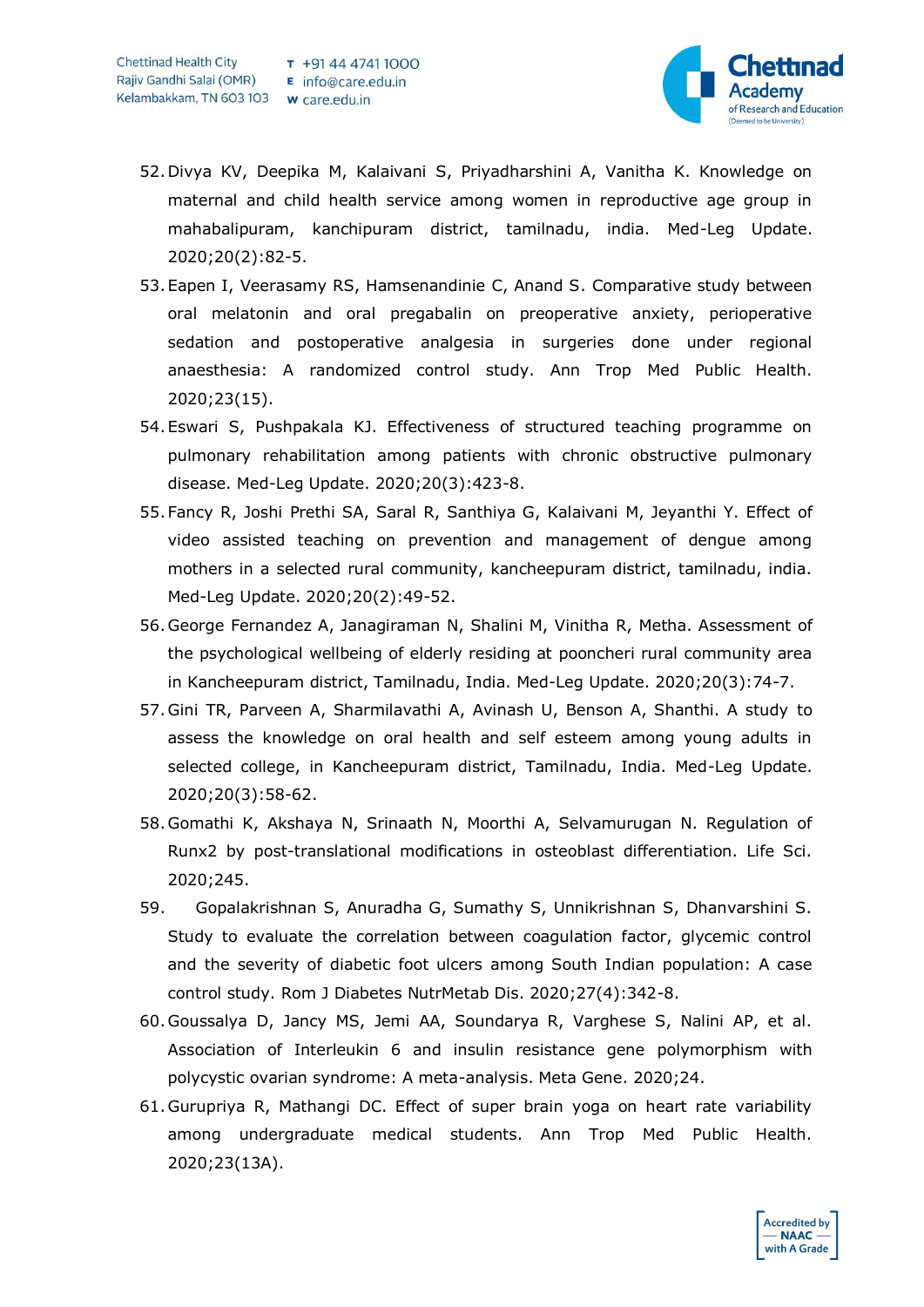

- 62. Haribabu V, Girigoswami K, Sharmiladevi P, Girigoswami A. Water-Nanomaterial Interaction to Escalate Twin-Mode Magnetic Resonance Imaging. ACS Biomater Sci Eng. 2020;6(8):4377-89.
- 63. Ibrahim S, Natarajan R, Mohamed Zakkariya AR, Loganathan M. A comparative study of topical 2% diltiazem with lateral sphincterotomy in the treatment of chronic fissure in-ano. Ann Trop Med Public Health. 2020;23(15).
- 64. Ilamathi KR, Maignana Kumar R, Duraivel M, Prabhu D, Stanley SA, Ruckmani A. Evaluation of anti-inflammatory activity of polyherbal formulation ViproTM in Lipopolysaccharide (LPS) induced inflammation in Wistar albino rats. Ann Trop Med Public Health. 2020;23(15).
- 65. Jagannathan NR. Biophysical review's 'meet the editors series'—a profile of Naranamangalam R. Jagannathan. Biophys Rev. 2020;12(3):607-14.
- 66. Jana P, Sarkar T, Adhikari M, Chellaiyan V, Ali F, Chowdhuri S. A study on the preference of teaching methods among medical undergraduate students in a tertiary care teaching hospital, India. J Edu Health Promotion. 2020;9(1).
- 67. Jana PK, Sarkar TK, Adhikary M, Chellaiyan VG, Jasmine M, Chowdari S. A study on hygienic practices and nutritional status among adolescent students attending secondary school in berhampore. Int J Pharm Res. 2020;12:2751-75.
- 68. Jane IB, Devi S, Senthil KK, Raghavan V, Anantharamakrishnan K. More than just a swelling: A pathologist's perspective. Ann Trop Med Public Health. 2020;23(13A).
- 69. Jayaseelan VK, Senthil P, Rathnamala D, Dolla K. A study to compare the effectiveness of Kinesio taping versus contract relax proprioceptive neuromuscular facilitation stretching of plantar flexors flexibility in amateur badminton players. Drug Invent Today. 2020;14(1):27-30.
- 70. Jayashree G, Kasthuri S, Sangeetha J, Manjula TR. Assessment of level of general anxiety among the higher secondary school students. Med-Leg Update. 2020;20(2):53-7.
- 71. Jothimani G, Di Liddo R, Pathak S, Piccione M, Sriramulu S, Banerjee A. Wnt signaling regulates the proliferation potential and lineage commitment of human umbilical cord derived mesenchymal stem cells. Mol Biol Rep. 2020;47(2):1293- 308.
- 72. Jyothi RK, Mathangi DC, Chellaiyan VG. Is Mallampati scoring and PPNC an easier and better predictor for Obstructive Sleep Apnea (OSA)? Ann Trop Med Public Health. 2020;23(20).

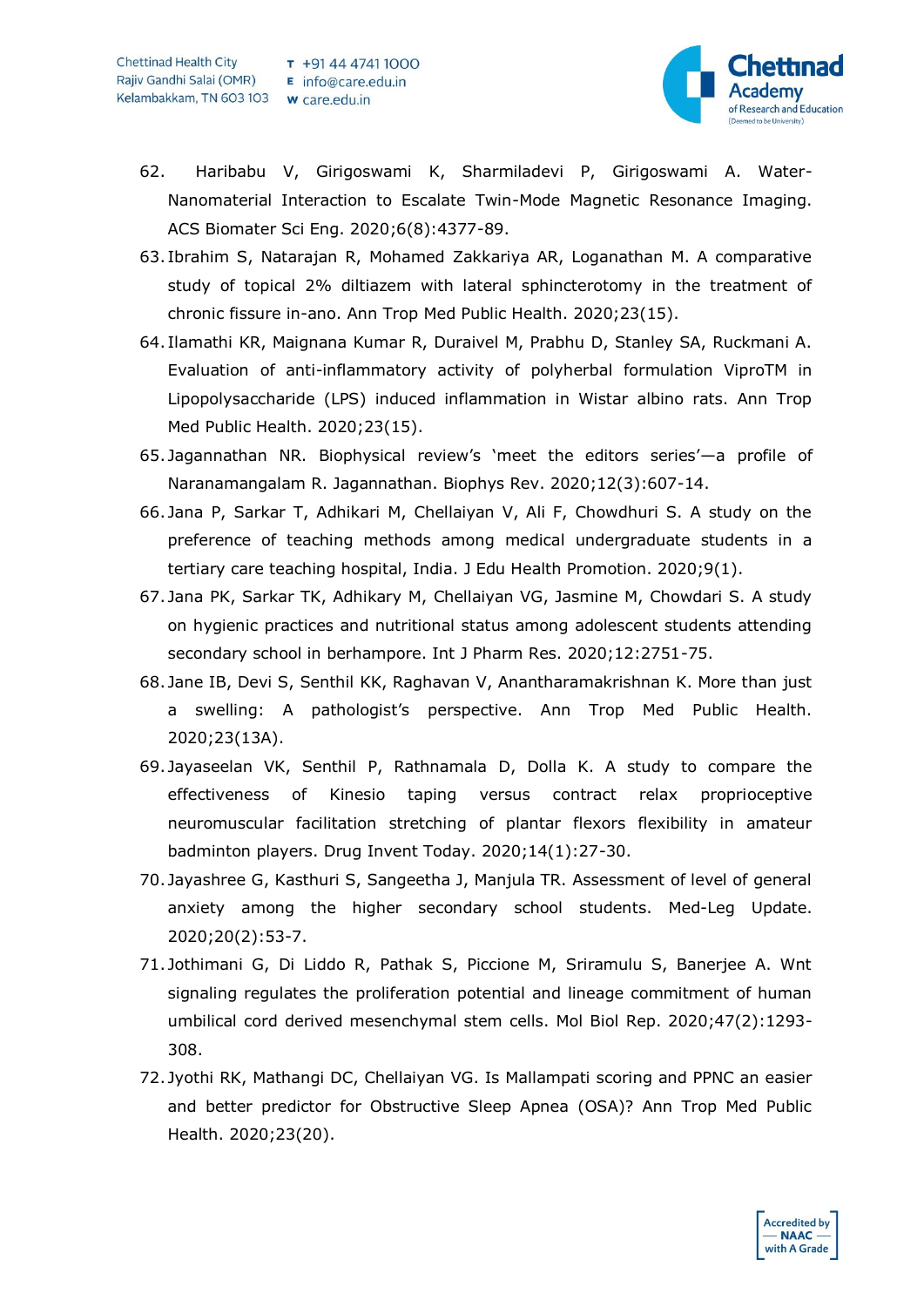

- 73.Kailash AJ, Razvin FZH, Narasimhan M, Shanmuganathan A, Ganga N. A case series of tb spine presenting with dissemination: Challenges in the diagnosis and management. Ann Trop Med Public Health. 2020;23(20).
- 74.Kalki M, Acshal Rachel L, Nisha V, Sundhari G, Rathiga A. Assessment the Risk Factors and Incidence of Low Back Pain among Higher Secondary Students in Selected School at Kanchipuram Dist Tamil Nadu India Med-Leg Update. 2020;20(2):95-7.
- 75.Kalki M, Priya SM, Thivya N. Study to assess the patients compliance to medications among hypertension patients at selected areas in Kanchipuram district TamiLnadu. Med-Leg Update. 2020;20(1):23-5.
- 76.Kamali S, Jasmine K, Jaya A, Janani M, Kamali S, Jasmine K, et al. A descriptive study to assess the quality of life of patient with type 2 diabetes mellitus in a selected rural community at kancheepuram district tamilnadu, india. Med-Leg Update. 2020;20(2):177-9.
- 77.Kanagavalli P, Radhakrishnan S, Pandey G, Ravichandiran V, Perumal Pazhani G, Veerapandian M, et al. Electrochemical Tracing of Butein Using Carbon Nanoparticles Interfaced Electrode Processed from Biowaste. Electroanalysis. 2020;32(6):1220-5.
- 78.Kannan A, Moorthy PE, Raghavan V, Venkatesan Y. Modified Ultrafast Papanicolaou stain: Benefits and challenges over conventional Papanicolaou stain in cytological diagnosis. Ann Trop Med Public Health. 2020;23(15).
- 79. Karthi S, Uthirarajan K, Manohar V, Venkatesan M, Chinnaperumal K, Vasantha-Srinivasan P, et al. Larvicidal Enzyme Inhibition and Repellent Activity of Red Mangrove Rhizophora mucronata (Lam.) Leaf Extracts and Their Biomolecules against Three Medically Challenging Arthropod Vectors. Molecules. 2020;25(17).
- 80.Karthi S, Vinothkumar M, Karthic U, Manigandan V, Saravanan R, Vasantha-Srinivasan P, et al. Biological effects of Avicennia marina (Forssk.) vierh. extracts on physiological, biochemical, and antimicrobial activities against three challenging mosquito vectors and microbial pathogens. Environ Sci Pollut Res. 2020;27(13):15174-87.

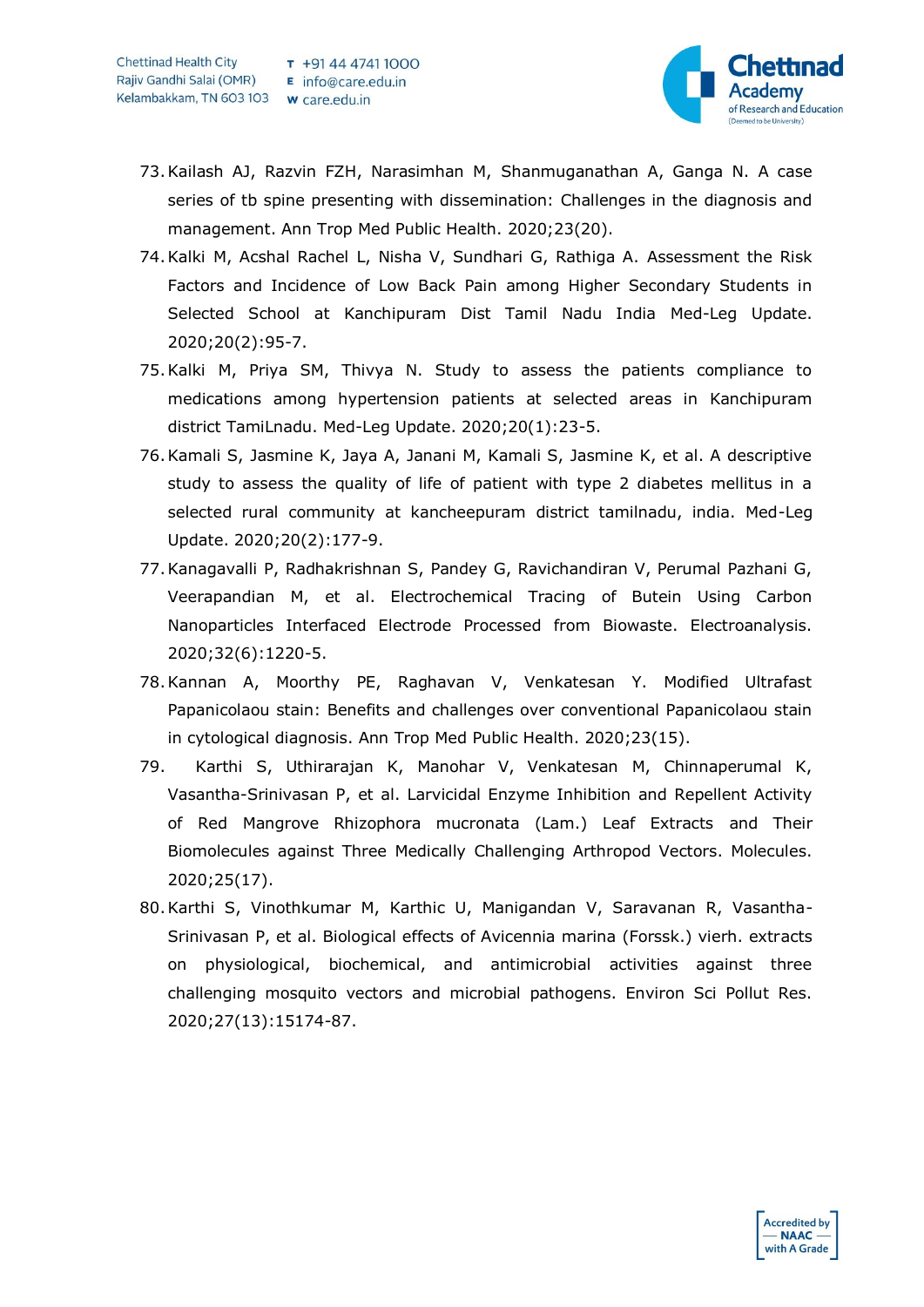

- 81.Kavitha Sri A, Deeksha P, Deepika G, Nishanthini J, Hikku GS, Antinate Shilpa S, et al. Super-hydrophobicity: Mechanism, fabrication and its application in medical implants to prevent biomaterial associated infections. J Ind Eng Chem. 2020;92:1-17.
- 82.Khan S, Rao D, Ramachandran A, Veni Ashok B, Alfadley A. Influence of neuroticism on the prognosis of nanoceramic and microhybrid composite restoration: A comparative 1-year clinical study. J Intl Soc Prev Community Dent. 2020;10(5):613-9.
- 83.Kiruthika V, Sathiya S, Ramya MM. Machine learning based ovarian detection in ultrasound images. Int J Adv Mechatronic Syst. 2020;8(2-3):109-15.
- 84.Kottaiswamy A, Kizhakeyil A, Padmanaban AM, Mirza FB, Vijay VR, Lee PS, et al. The citrus flavanone hesperetin induces apoptosis in ctcl cells via STAT3/Notch1/NFκB-mediated signaling axis. Anti-Cancer Agents Med Chem. 2020;20(12):1459-68.
- 85.Kotteswari M, Prabhu K, Rao MRK, Ahamed A, Balaji TK, Dinakar S, et al. The gas chromatography-mass spectrometry study of one Ayurvedic formulation avipathichurnam. Drug Invent Today. 2020;13(5):668-71.
- 86.Kotteswari M, Prabhu K, Rao MRK, Charishma G, Balaji TK, Dinakar S, et al. The gas chromatography-mass spectrometry study of one herbal formulation, TrikatuChurnam. Drug Invent Today. 2020;14(5):748-52.
- 87.Kotteswari M, Prabhu K, Rao MRK, Mahitha P, Balaji TK, Dinakar S, et al. The gas chromatography-mass spectrometry study of one Ayurvedic medicine Ashtachurnam. Drug Invent Today. 2020;13(5):663-7.
- 88.Kumar BY, Thirumal R, Chander SG. Aneurysmal bone cyst of thoracic spine with neurological deficit and its recurrence treated with multimodal intervention - A case report. Surg Neurol Intl. 2020;11.
- 89.Kumar CN, Manova VB, Maniyarasi R, Paveena V, Vanitha K. Prevalance and risk factors of gestational diabetes mellitus: A retrospective study. Med-Leg Update. 2020;20(2):397-400.
- 90.Kumar MR, Ruckmani A, Kumar AR, Vivek V. Antipyretic activity of aqueous extracts of Andrographispaniculata and Carica papaya in Wistar albino rats – A comparative study. Ann Trop Med Public Health. 2020;23(13A).
- 91.Kumar PM, Satchidanandan AT, Arunkumar C, Reddy N, Venkatachalam K. Functional outcome following fixation of ankle fractures (BI/Trimalleolar). Ann Trop Med Public Health. 2020;23(20).

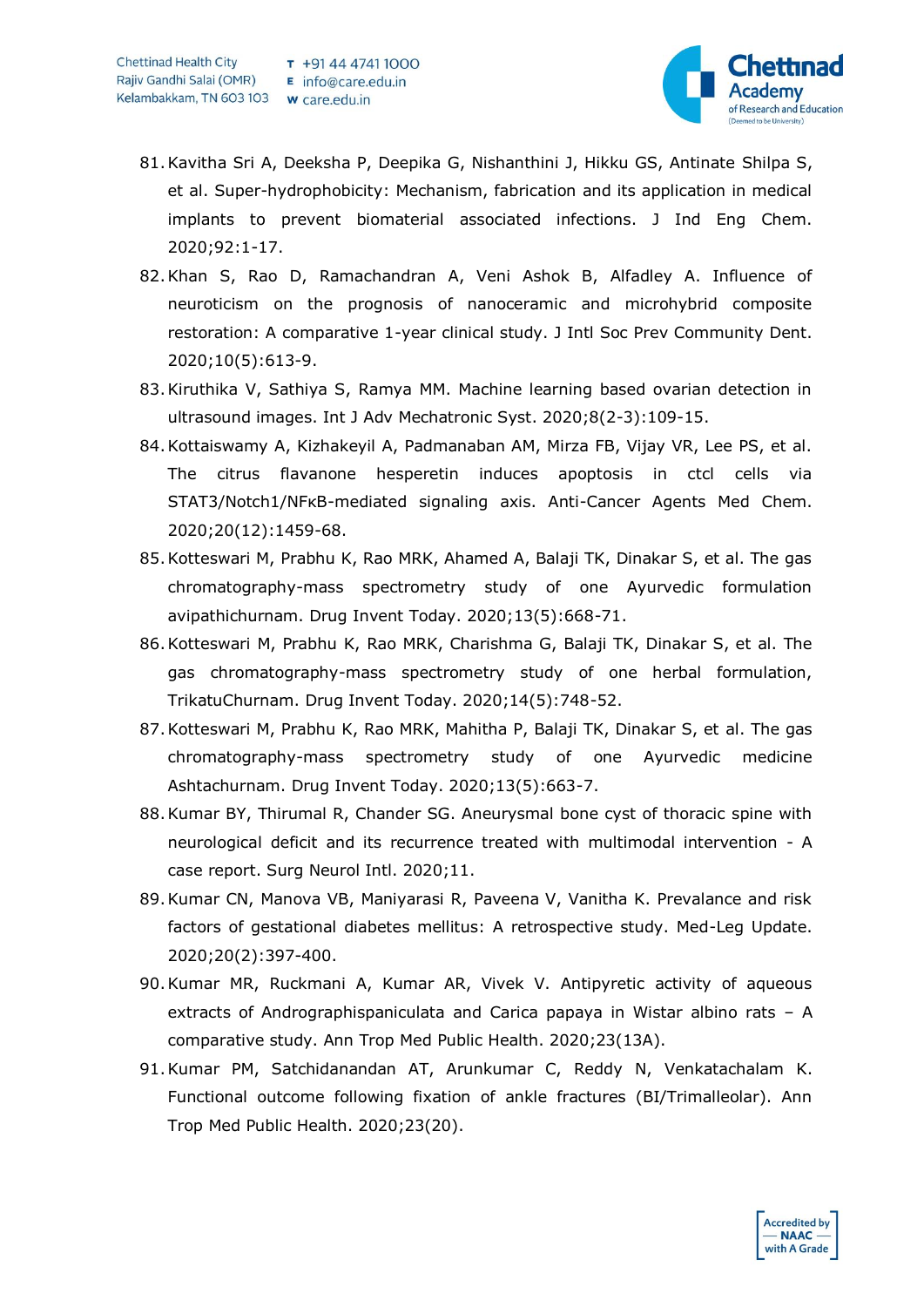

- 92.Kumari S, Kumaran SS, Goyal V, Sharma RK, Sinha N, Dwivedi SN, et al. Identification of potential urine biomarkers in idiopathic parkinson's disease using NMR. Clin Chim Acta. 2020;510:442-9.
- 93.Kuriakose B, Subramaniyan K, Akram Husain RS, Velusamy S, Arunan A, Kumar S, et al. Association of leucine-rich repeat kinase 2 gene rs10878307 polymorphism and Parkinson's disease risk in South India—A meta-analysis and molecular dynamics simulation. J Biomol Struct Dyn. 2020;38(18):5544-52.
- 94.Lakshmi D, VigneswariSekar, Murugesan R, Devi D, Ashok G, Chokkalingam M. Comparison of the assessment of left ventricular ejection fraction by Teichholz and Simpson's method. Ann Trop Med Public Health. 2020;23(20).
- 95.Loya GA, Sudhakar KS, Prasad MD, Chokkalingam S. OPTICAL COHERENCE TOMOGRAPHY VERSUS VISUAL EVOKED POTENTIAL ANALYSIS in VARIOUS OPTIC NERVE DISORDERS. Ann Trop Med Public Health. 2020;23(20).
- 96.Mageshwari K, Pavithra D, Suniliga C, Priyanka M, Joaniepriya D. Knowledge, attitude and practice among postnatal mothers regarding postnatal exercise in selected villages at pooncheri, kanchipuramdistrict,tamilnadu, india. Med-Leg Update. 2020;20(2):76-81.
- 97.Marunsamdevadhas A, Lavanya M, Lavanya T, Mohanapriya P, Kanchana. Assessment on incidence of prehypertension and its association with stress among students in nursing college, kelambakkam, kancheepuram district, tamilnadu, india. Med-Leg Update. 2020;20(2):112-5.
- 98.Meenakshi N, Gayathri B, Shanmuganathan A. Aero allergen profile by skin prick test among adult bronchial asthma patients in a tertiary care hospital, South India. Int J Sci Technol Res. 2020;9(2):2598-601.
- 99.Meng WJ, Pathak S, Zhang X, Adell G, Jarlsfelt I, Holmlund B, et al. Expressions of miR-302a, miR-105, and miR-888 Play Critical Roles in Pathogenesis, Radiotherapy, and Prognosis on Rectal Cancer Patients: A Study From Rectal Cancer Patients in a Swedish Rectal Cancer Trial of Preoperative Radiotherapy to Big Database Analyses. Front Oncol. 2020;10.
- 100. Metkar SK, Girigoswami A, Vijayashree R, Girigoswami K. Attenuation of subcutaneous insulin induced amyloid mass in vivo using Lumbrokinase and Serratiopeptidase. Int J Biol Macromol. 2020;163:128-34.
- 101. Mohan T, Narasimhan KKS, Ravi DB, Velusamy P, Chandrasekar N, Chakrapani LN, et al. Role of Nrf2 dysfunction in the pathogenesis of diabetic nephropathy: Therapeutic prospect of epigallocatechin-3-gallate. Free Radic Biol Med. 2020;160:227-38.

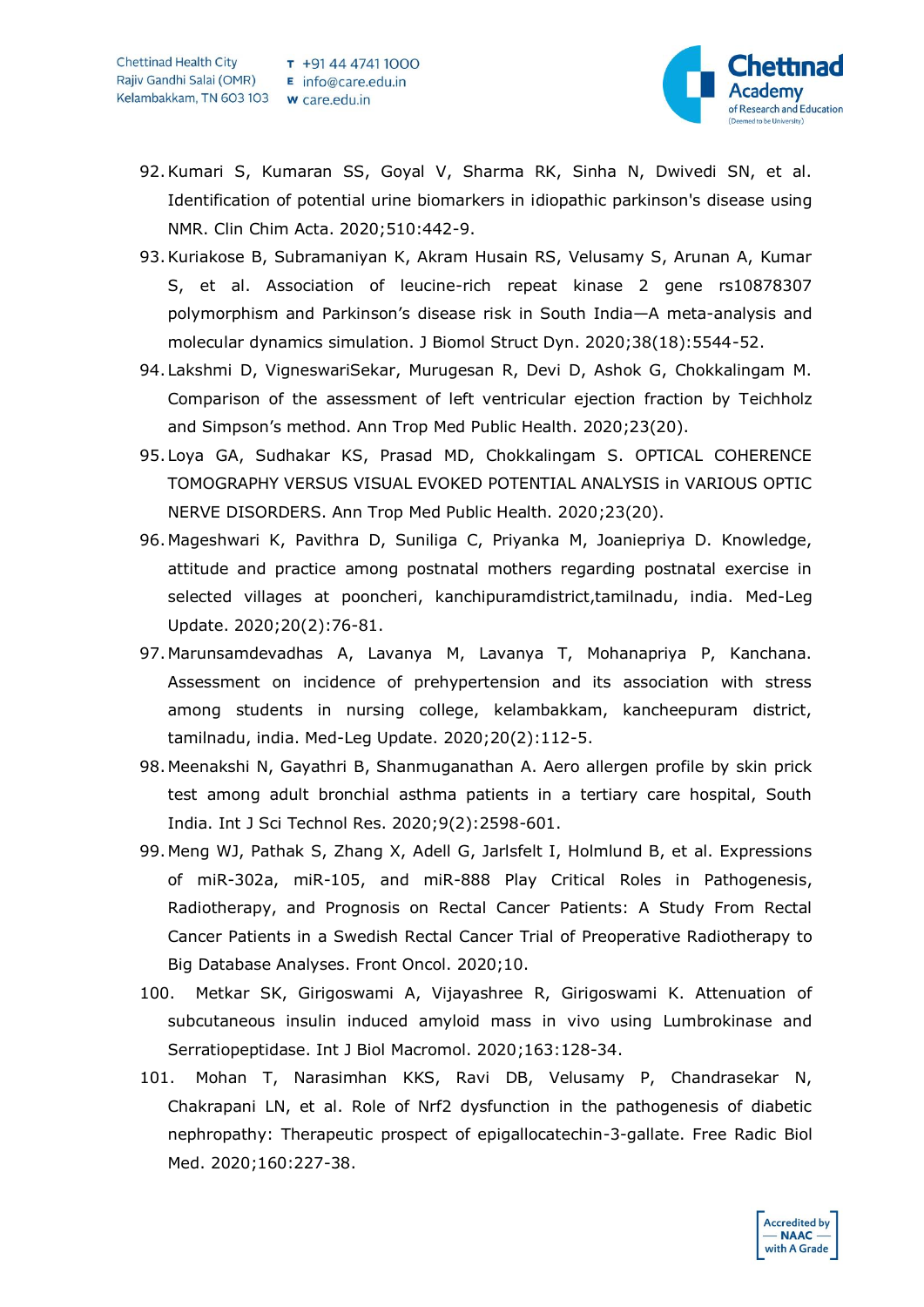

- 102. Monisha KG, Prabu P, Chokkalingam M, Murugesan R, Milenkovic D, Ahmed SSSJ. Clinical utility of brain-derived neurotrophic factor as a biomarker with left ventricular echocardiographic indices for potential diagnosis of coronary artery disease. Sci Rep. 2020;10(1).
- 103. Muniraj F, Raghavan V, Thiagarajan R. Bedside screening of body fluids-Comparison of convenient and conventional methods. Ann Trop Med Public Health. 2020;23(15).
- 104. Murugan D, Natarajan G, Natarajan S, Benita SS, Varghese S, Langeswaran K, et al. Association of interleukin1β, interleukin1 receptor antagonist, interleukin 6 and angiotensin II receptor type I gene polymorphisms with end stage renal disease: A meta-analysis. Gene Rep. 2020;21.
- 105. Muthukumaran L, Amaran G, Kowshalya B, Meenakshi N, Shanmuganathan A, Jenny J, et al. Comparative Analysis Of Lung Aging Process In Obese And Non-Obese Adults In A Tertiary Care Hospital. Ann Trop Med Public Health. 2020;23(20).
- 106. Nandagopal E, Sumithra M, Meenakshi N. A prospective study to evaluate the impact of pharmacist counseling in improving inhaler device technique in copd patients using mdi with spacer and MDI. Int J Pharm Res. 2020;13(1):827-34.
- 107. Narayan S. Chitosan-based nanoformulation as carriers of small molecules for tissue regeneration. Functional Chitosan: Drug Delivery and Biomedical Applications: Springer Singapore; 2020. p. 321-42.
- 108. Narayanan G, Prabhu K, Chaudhuri A, Rao MRK, KalaiSelvi VS, Balaji TK, et al. Neuro-protective effect of ayurveda formulation, saraswatharishtam, on scopolamine induced memory impairment in animal model. Pharmacogn J. 2020;12(3):465-72.
- 109. Naziyagulnaaz, Murugesan R, Manjunath A, Ashok G, Chokkalingam M. ESTIMATION of LEVEL of CARDIAC BIOMARKERS in TYPE II DIABETES PATIENTS with and without CORONARY ARTERY DISEASE. Ann Trop Med Public Health. 2020;23(20).
- 110. Nisha AN, Ruckmani A, Rajasekaran D, Abinaya E, Lella T, Arunkumar R. Assessment of safety and efficacy of bromocriptine in comparison with teneligliptin in newly diagnosed type 2 diabetes mellitus. Biomed Pharmacol J. 2020;13(1):269-80.
- 111. Nisha B, Murali R. Impact of health education intervention on breast cancer awareness among rural women of Tamil Nadu. Indian J Community Med. 2020;45(2):149-53.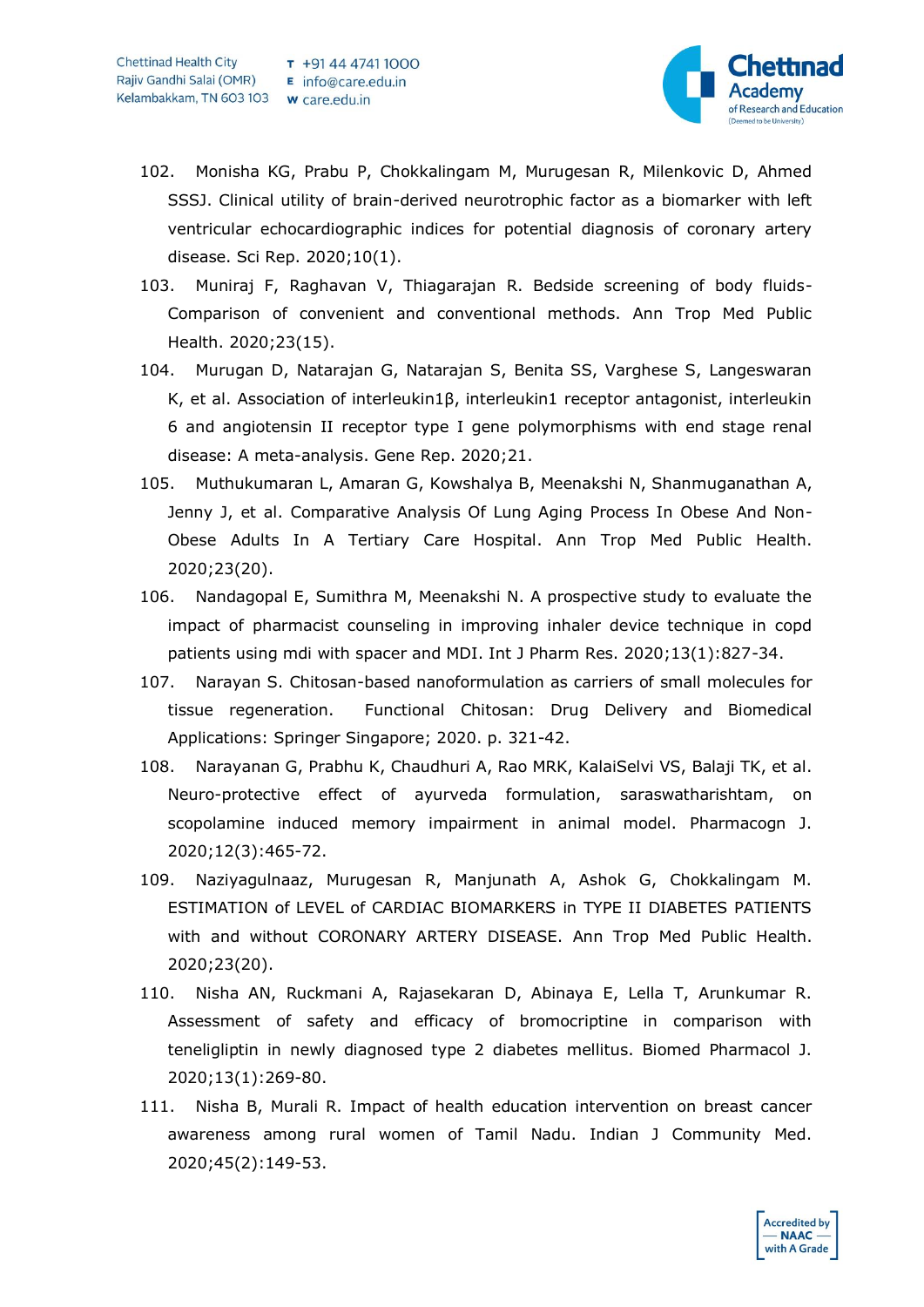

- 112. Nishanthi B, Vijayalakshmi N, Kayalvizhi L, Pavithra T, Deepika E, Jancy R, et al. Effectiveness of video assessed teaching progamme on prevention of domestic violence among adolescent boys at selected college, kanchipuram district, tamilnadu. Med-Leg Update. 2020;20(2):125-7.
- 113. Nithiyasri P, Monika S, Leelashree T, Lokesh G, Priya DJ. Prevalance and risk factors of hyperemesis gravidarum: A retrospective study. Med-Leg Update. 2020;20(2):132-5.
- 114. Parakh MK, Ulaganambi S, Ashifa N, Premkumar R, Jain AL. Oral potentially malignant disorders: clinical diagnosis and current screening aids: a narrative review. EurJ Cancer Prev. 2020;29(1):65-72.
- 115. Parvathy PL, Naziyagulnaaz AS, Manjunath A, Ashok G, Chokkalingam M. Elevated B-Type Natriuretic Peptide Levels (BNP) with Association between Unstable Angina and Non-ST-Segment Myocardial Infarction patients. Ann Trop Med Public Health. 2020;23(20).
- 116. Pathak S, Catanzaro R, Vasan D, Marotta F, Chabria Y, Jothimani G, et al. Benefits of aged garlic extract in modulating toxicity biomarkers against pdimethylaminoazobenzene and phenobarbital induced liver damage in Rattus norvegicus. Drug Chem Toxicol. 2020;43(5):454-67.
- 117. Pavithra R, Mozhiyarasi A, Nandhini M, Murugan S, Devaki. Assessment of psychosocial problems among college students in selected educational institution, kancheepuram district, tamilnadu. Med-Leg Update. 2020;20(2):151-4.
- 118. Penubarthi S, Kailash S, Shabeeba Z, Sivabackiya C, Srinivasan, Sabari Sridhar OT. Comparative study of self harm behavior among adults with alcohol dependence syndrome and depressive disorder. Ann Trop Med Public Health. 2020;23(15).
- 119. Ponambalaganapathi A, Anbazhagan R, Vrinda V, Rajasekaran D, Rao VRM. Correlation Between Early Morning Surge In Blood Pressure And Cardiac Autonomic Neuropathy. Ann Trop Med Public Health. 2020;23(20).
- 120. Poornima JK, Vijayalakshmi K, Anuradha CR, Sailatha R. Efficacy Of First Trimester Sonographic Parameters - Yolk Sac Diameter And Embryonic Heart Rate In Predicting Pregnancy Outcome Till Mid Pregnancy. Ann Trop Med Public Health. 2020;23(20).
- 121. Praba AS, Sangeetha J, Divakar G, Shalini V, Radhiga. Early identification of proteinuria by using urine dipstick among patients with type ii diabetes in selected community area, kanchipuram dist., tamilnadu, india. Med-Leg Update. 2020;20(2):4-7.

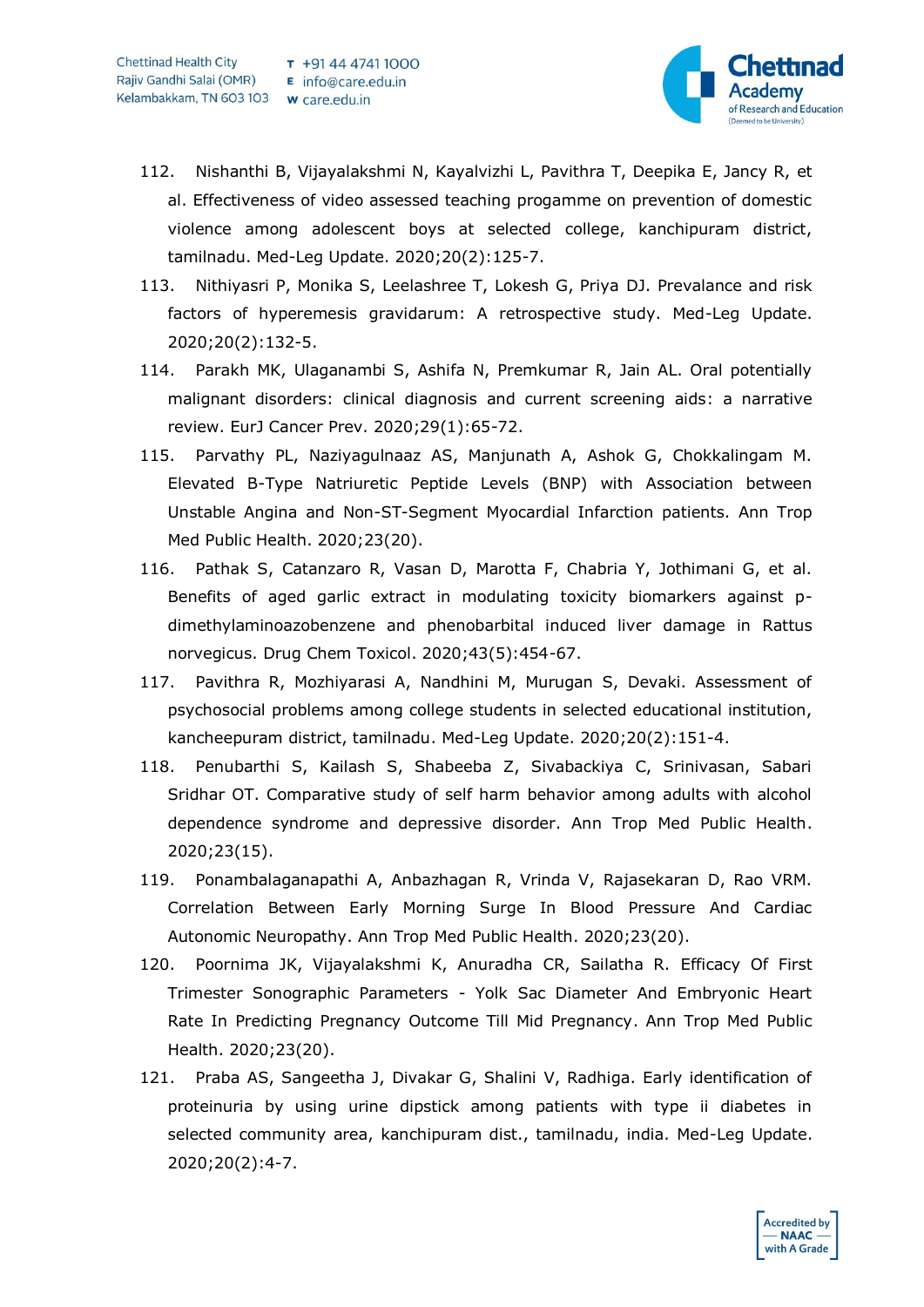

- 122. Prabhu J, Prabhu K, Chaudhuri A, Rao MRK, KalaiSelvi VS, Balaji TK, et al. Neuro-protective effect of ayurveda formulation, saraswatharishtam, on scopolamine induced memory impairment in animal model. Pharmacogn J. 2020;12(1):6-13.
- 123. Prasad JL, Aishwariya A, Ananthi CC, Banu R, Lakshmi L. A study to assess the knowledge on pubertal changes and menarche among adolescent girls residing in a selected rural community, Kanchipuram district, Tamilnadu. Med-Leg Update. 2020;20(3):115-7.
- 124. Praveen V, Preetha G, Prabhakaran R, Prabhushankar J, Sathiyapriya V. Assessment of level of anxiety among diabetes mellitus patients in selected tertiary hospital in kelambakkam, kanchipuram district, tamilnadu, india. Med-Leg Update. 2020;20(2):148-50.
- 125. Preetha A, Petrishiya DP, Praveen L, Kumar KP, Kalaivani M, Savarimuthu RJS. A study to assess depression, anxiety, loneliness and internet addiction among college students using internet in selected college, chennai. Med-Leg Update. 2020;20(2):1-3.
- 126. Preethi SAJ, Janagiraman N, Rathiga. A reterospective study to asses the prevalence of type 2 diabetes mellitus among patient with chronic liver disease at a selected hospital in kancheepuram district, tamilnadu. Med-Leg Update. 2020;20(2):173-6.
- 127. Prithiba G, Priya K, Rekha R, Rebekahal R, Joseph VM. Assessment of knowledge of mothers regarding diaper rashes in infants in a selected rural community, kanchipuram district, tamilnadu, india. Med-Leg Update. 2020;20(2):58-60.
- 128. Priya SV, Ashwin Garry Joshua I, Fernandez AG, Savarimuthu RJS. A descriptive study to assess the general well-being among married women with domestic abuse in selected community area of kanchipuram district, tamilnadu. Med-Leg Update. 2020;20(2):180-2.
- 129. Priyadarshini CS, Balaji T, Kumar JA, Subramanian M, Sundaramurthi I, Meera M. Chlorpyrifos and its metabolite modulates angiogenesis in the chorioallantoic membrane of chick embryo. J Basic Clin PhysiolPharmacol. 2020;31(1).
- 130. Priyadharshini P, Jenny J, Meenakshi N, Shanmuganathan A, Reddy L, Ashwinkailash, et al. A Study On Pulmonary Function Profile In Sugarcane Industry Workers Using Spirometer And Vitalograph. Ann Trop Med Public Health. 2020;23(20).

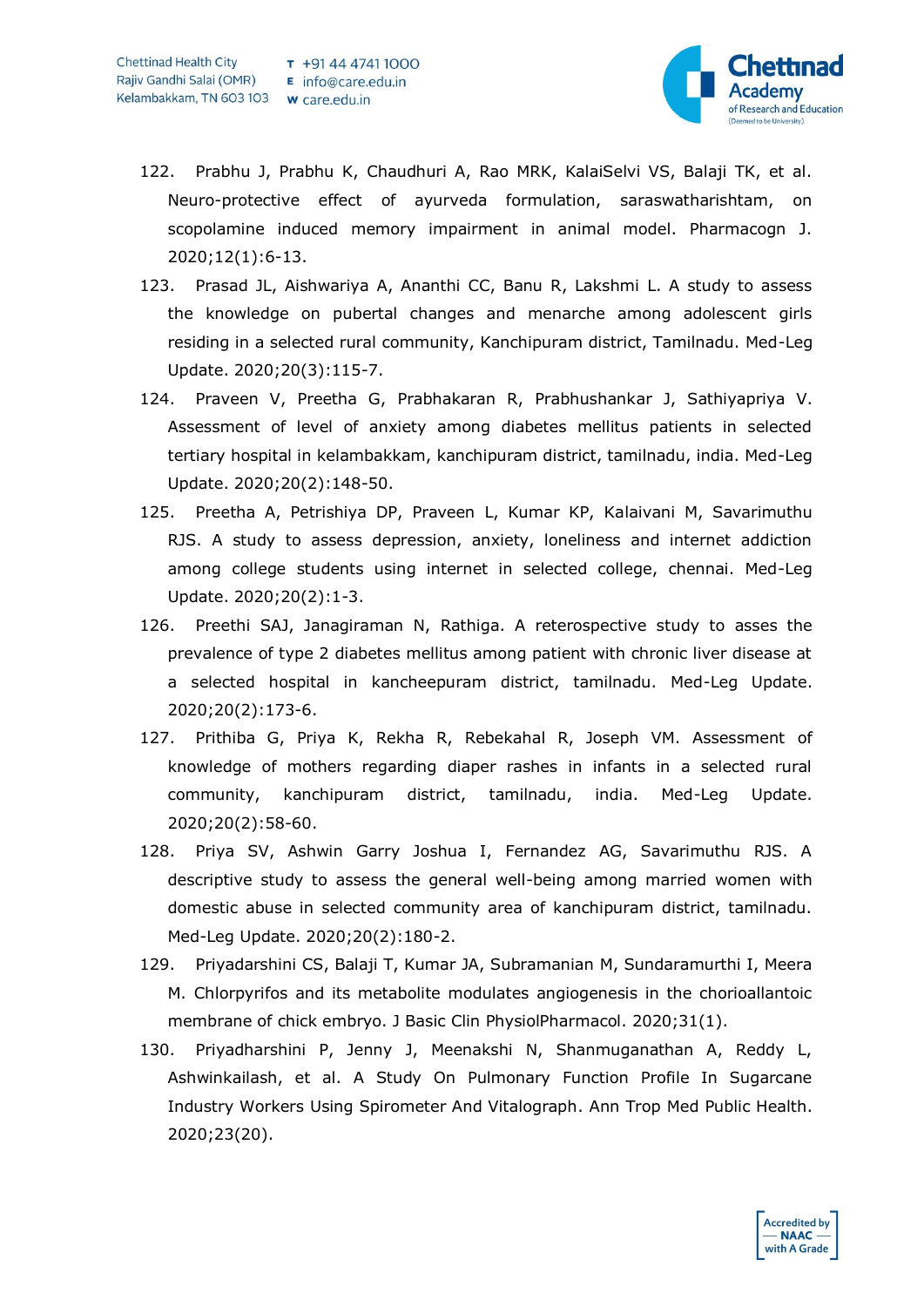

- 131. Rachel K, Pathak S, Moorthi A, Narasimhan S, Murugesan R, Narayan S. 5- Azacytidine incorporated polycaprolactone-gelatin nanoscaffold as a potential material for cardiomyocyte differentiation. J Biomater Sci Polym Ed. 2020;31(1):123-40.
- 132. Radhakrishnan A, Arunachalam R, Elango A. Critical review and analysis of approval of favipiravir for restricted emergency use in mild-to-moderate COVID-19. J PharmacolPharmather. 2020;11(1):1-7.
- 133. Radhika, Sekar V, Devi D, Ashok G, Chokkalingam M. Analysis of coronary angiographic profile in positive exercise treadmill test in patients with diabetes mellitus. Ann Trop Med Public Health. 2020;23(20).
- 134. Radhika, Sekar V, Manjunath A, Ashok G, Chokkalingam M. To analyze the correlation between speckle tracking echocardiography and coronary artery disease (CAG) in patients with angina pectoris. Ann Trop Med Public Health. 2020;23(20).
- 135. Raj NW, Bhuvaneshwari R, Shenbagapraba N. A study "to assess the level of knowledge on swine flu among adults in selected area at Poonchery, Kanchipuram district, Tamilnadu. Med-Leg Update. 2020;20(1):135-7.
- 136. Rajalakshmi M, Santhiya J, Bhuvaneswari R, Kalaivani R, Joseph VM. A community based cross sectional study on knowledge, attitude and hand hygiene practices among mothers of under fives. Med-Leg Update. 2020;20(2):98-102.
- 137. Raghav P, Gupta MK, Muralidhar V. Silico-tuberculosis, silicosis and other respiratory morbidities among sandstone mine workers in Rajasthan- a crosssectional study. PLoS ONE. 2020;15(4).
- 138. Rajeswari Thivya D, Raghavan V, Chanu RS. Alteration in hemoglobulin concentration and hematocrit after single unit packed cell transfusion. Ann Trop Med Public Health. 2020;23(15).
- 139. Rajila Rajendran HS, Raamabarathi K, Sundaramurthi I, Gnanasundaram V, Balaji T. Anthropometric analysis of femur in South Indian population. Biomed Pharmacol J. 2020;13(1):167-73.
- 140. Ram Gopal CN, Deepika V. Perceived social isolation and self esteem in relation to psychological wellbeing of hearing impaired individuals. Ann Trop Med Public Health. 2020;23(15).
- 141. Ram Gopal CN, Hemalatha. Relationship between personality and decision making styles among college students. Ann Trop Med Public Health. 2020;23(15).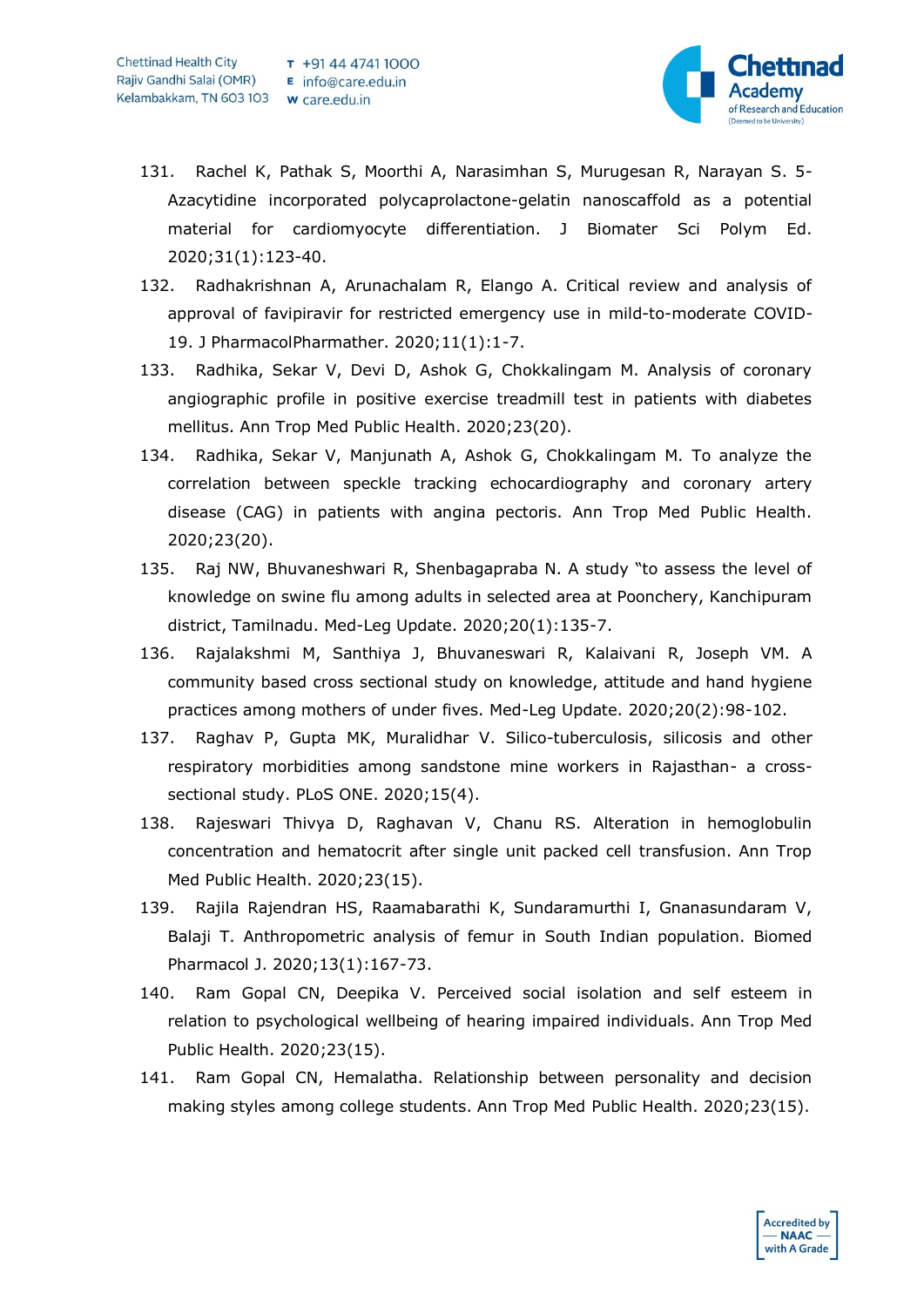

- 142. Ram Gopal CN, Sunkara I. Relationship between stress and coping in mothers of children with multiple disabilities - A pilot study. Ann Trop Med Public Health. 2020;23(14).
- 143. Ram Gopal CN, Valarmathi D. Marital compatibility and their relationship to personality among arranged marriage couples and love marriage couples-a pilot study. Ann Trop Med Public Health. 2020;23(15).
- 144. Ramesh VG. Dr. A. Simon Hercules Community Neurosurgeon Whose Life was Nipped in Bud. Neurol India. 2020;68(3):724.
- 145. Ramgopal CN, Roshini R. Effects of self esteem enhancement training program among visually impaired and blind people. Ann Trop Med Public Health. 2020;23(15).
- 146. Ranjith S, Rosely K, Shalini V, Savarimuthu RJS. A study to assess mental health among it professionals in selected company, kancheepuram district, tamilnadu. Med-Leg Update. 2020;20(2):170-2.
- 147. Rathipriyadharshini R, Prem Kumar M, Soundarya S, Srinivasan MS. An openlabelled randomised comparative evaluation of therapeutic efficacy and safety of apremilast versus methotrexate in the treatment of patients with chronic plaque psoriasis. Ann Trop Med Public Health. 2020;23(15).
- 148. Rathnakumar M, Shruthi P, Lakshmi L. The effectiveness of video assisted teaching on fire safety among school children at selected school, Kanchipuram district, Tamilnadu. Med-Leg Update. 2020;20(1):138-40.
- 149. Rathnamala D, Senthil P, Kulkarni MA. Effectiveness of gluteal and knee muscles strengthening in improving pain and disability in females with flexible flat foot. Drug Invent Today. 2020;13(6):882-6.
- 150. Rathnamala D, Senthil P, Selvan C. Effectiveness of cognitive training exercises and physical activity in subjects with transient ischemic attack with cognitive impairment. Ann Trop Med Public Health. 2020;23(13 A).
- 151. RaveenaVasakam M, Shanmugam P. A study on the Aetiology of skin infections and the prevalence of other skin diseases occurring in commercial fishermen. Ann Trop Med Public Health. 2020;23(13A).
- 152. Reddy MM, Senthilnathan P, Dhivya E, Rajasekaran D, Rao VRM. Study of acute phase reactants (esr, crp, serum ferritin) and their relationship to the severity and outcome of acute stroke. Ann Trop Med Public Health. 2020;23(20).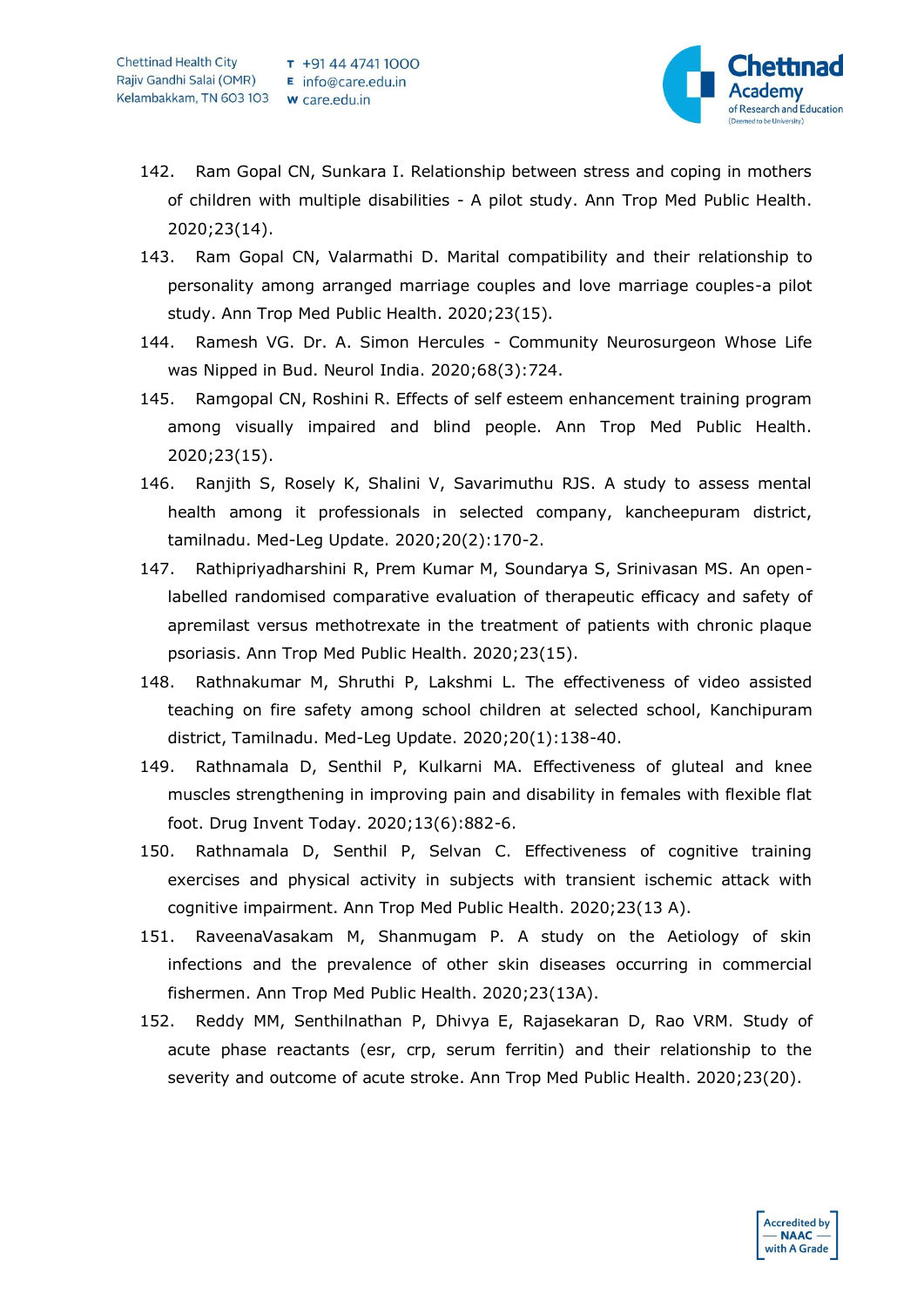

- 153. Regine I, Husain RSRA, Aswathi RP, Reddy DR, Ahmed SSSJ, Ramakrishnan V. Association between PPARγ rs1801282 polymorphism with diabetic nephropathy and type-2 diabetes mellitus susceptibility in south India and a meta-analysis. Nefrologia. 2020;40(3):287-98.
- 154. Renuga S, Alfred Sam D, Dinesh J, Keerthi G, Parasuraman P, Vijay S, et al. A study to assess the level of knowledge on ill effects of mobile usage among adolescents in selected college at Kancheepuram district, Tamilnadu, India. Med-Leg Update. 2020;20(3):416-8.
- 155. Reshma S, Priya L, Sharmi D, Sripriya S, Victoria N. Knowledge and practice of observing daily fetal movement among primigravid women in kellambakkam, kanchipuram district, tamilnadu, india. Med-Leg Update. 2020;20(2):159-63.
- 156. Righteous Delfia R, Suriya G, Priyadharshini B, Suriya P, Ruksana Begam S. Knowledge on warning symptoms of high risk pregnancy as perceived by the antenatal mothers in a selected tertiary hospital, kelambakkam, kanchipuram district, tamilnadu. Med-Leg Update. 2020;20(2):687-91.
- 157. Roy S, Hari S, Banerjee A, Kanna R, Jothimani G, Raghavan V, et al. A study on the effects of acetly-11-keto-β-boswellic acid against dextran sodium sulfate induced acute and chronic colitis in swiss albino mice. Appl Biotechnol Report. 2020;7(4):224-32.
- 158. Samuel PJ. Cytokine analysis: A fresh perspective. J Interferon Cytokine Res. 2020;40(11):511-4.
- 159. Samuel PJ, Chandrasekar MD, Viswanathan V, Rani A. Novel findings in Differential Leucocyte Count in early Type 2 Diabetes in the backdrop of normal Total Leucocyte Count: a peephole view via the COVID-19 doorway. Ann Trop Med Public Health. 2020;23(20).
- 160. Sandeep Kumar MV, Ananthakumar PK, Devi CN, Ramakrishnan C, Rajasekaran D, Rao VRM. Correlation Of Serum Procalcitonin, Lactate Levels With Microbial Pattern In Patients With Sepsis. Ann Trop Med Public Health. 2020;23(20).
- 161. Sangeetha KN, Vennila R, Secunda R, Sakthivel S, Pathak S, Jeswanth S, et al. Functional variations between Mesenchymal Stem Cells of different tissue origins: A comparative gene expression profiling. Biotechnol Lett. 2020;42(7):1287-304.

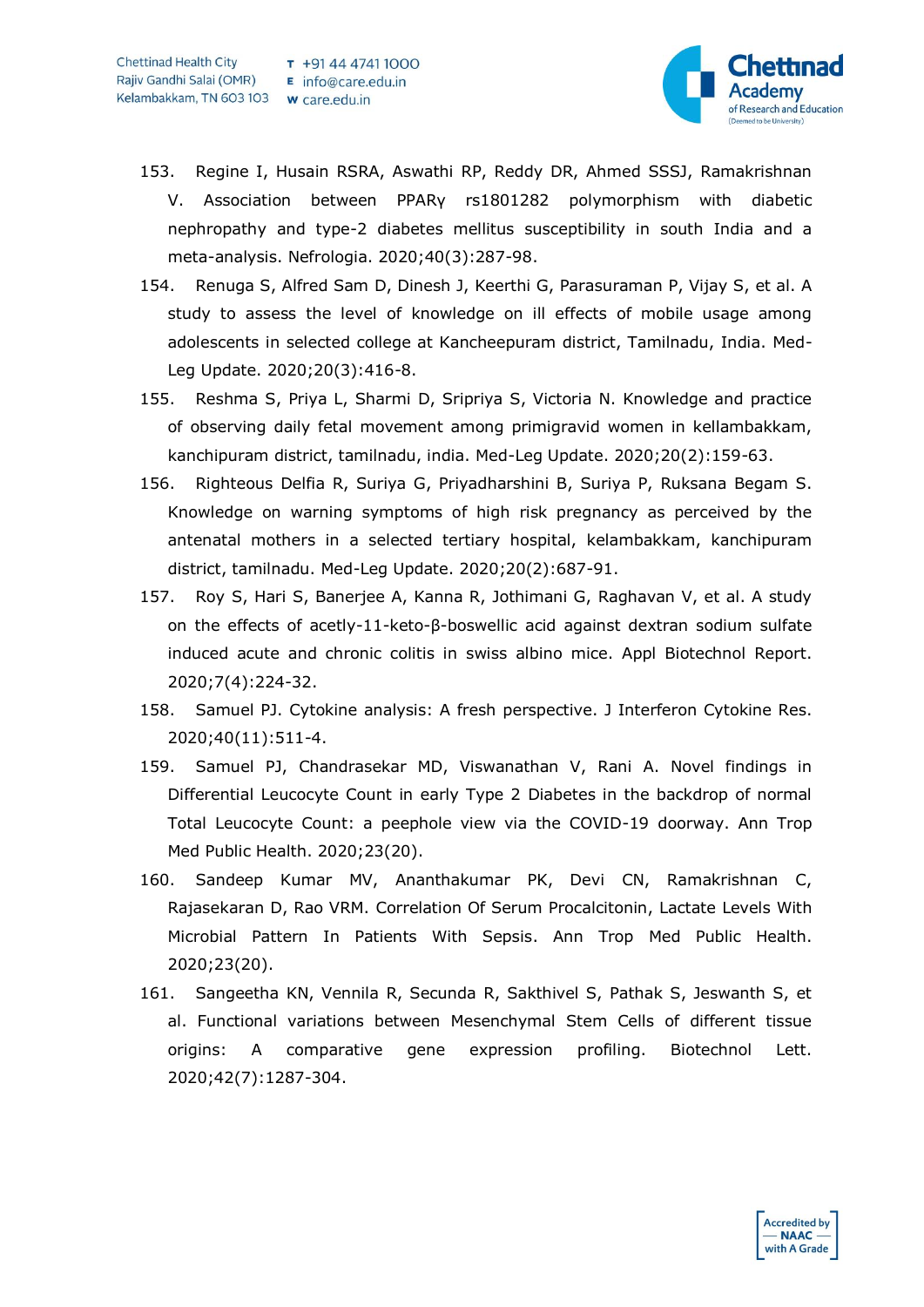

- 162. Sanyal J, Anirudhan A, Banerjee TK, Guha G, Ramakrishnan V, Murugesan R, et al. PARK2 and PARK7 Gene Polymorphisms as Risk Factors Associated with Serum Element Concentrations and Clinical Symptoms of Parkinson's Disease. Cell Mol Neurobiol. 2020;40(3):357-67.
- 163. Saradha S, Abinaya E, Vivek V, Prabhu D, Stanley SA, Arun Kumar R. Acute oral toxicity study of ViproTM polyherbal formulation in wistar albino rats. Ann Trop Med Public Health. 2020;23(15).
- 164. Saradha S, Arunkumar R, Chokkalingam M, Ruckmani A, Babukumar S, Naik BB, et al. A cross sectional clinical study to assess the influence of chronic proton pump inhibitor therapy on serum magnesium levels. Ann Trop Med Public Health. 2020;23(15).
- 165. Saran C, Sandhiya SK, Yogeshkumar S, Vignesh T, Manjula J. Assessment of the knowledge on breast self-examination among women in selected tertiary hospital at kelambakkam, kancheepuram district, tamilnadu, india. Med-Leg Update. 2020;20(2):183-7.
- 166. Saranbharati B, Ramya V, Rajalakshmi, Devaki K. A descriptive study to assess the problem faced by the adolecents of alcoholic parent. Med-Leg Update. 2020;20(1):483-5.
- 167. Sathya M, Hariharan S, Kamalnath S, Joan K, Manjula TR. Assessment of level of depression, anxiety and stress among hypertensive patients. Med-Leg Update. 2020;20(2):103-6.
- 168. Senthil DP, Jayaseelan MVK, Srinivasan MR. A Study to Compare the Effectiveness of K taping with wall squats and K taping with standard exercise program in reducing pain and improving running performance in100 m female runners with patellofemoral pain syndrome. Ann Trop Med Public Health. 2020;23(13A).
- 169. Senthil P, Sivabackiya C. Effect of structured exercise protocol and telecounselling in 72 year old male COVID 19 subject with respiratory impairment-A Case report study. Ann Trop Med Public Health. 2020;23(15).
- 170. Sharma U, Jagannathan NR. Metabolism of prostate cancer by magnetic resonance spectroscopy (MRS). Biophys Rev. 2020;12(5):1163-73.
- 171. Sharmla D, Kotteswari M, Lekhana S, Prabhu K, Rao MRK, Balaji TK, et al. The gas chromatography-mass spectrometry study of one ayurvedic medicine, Induppukanam. Drug Invent Today. 2020;14(5):744-7.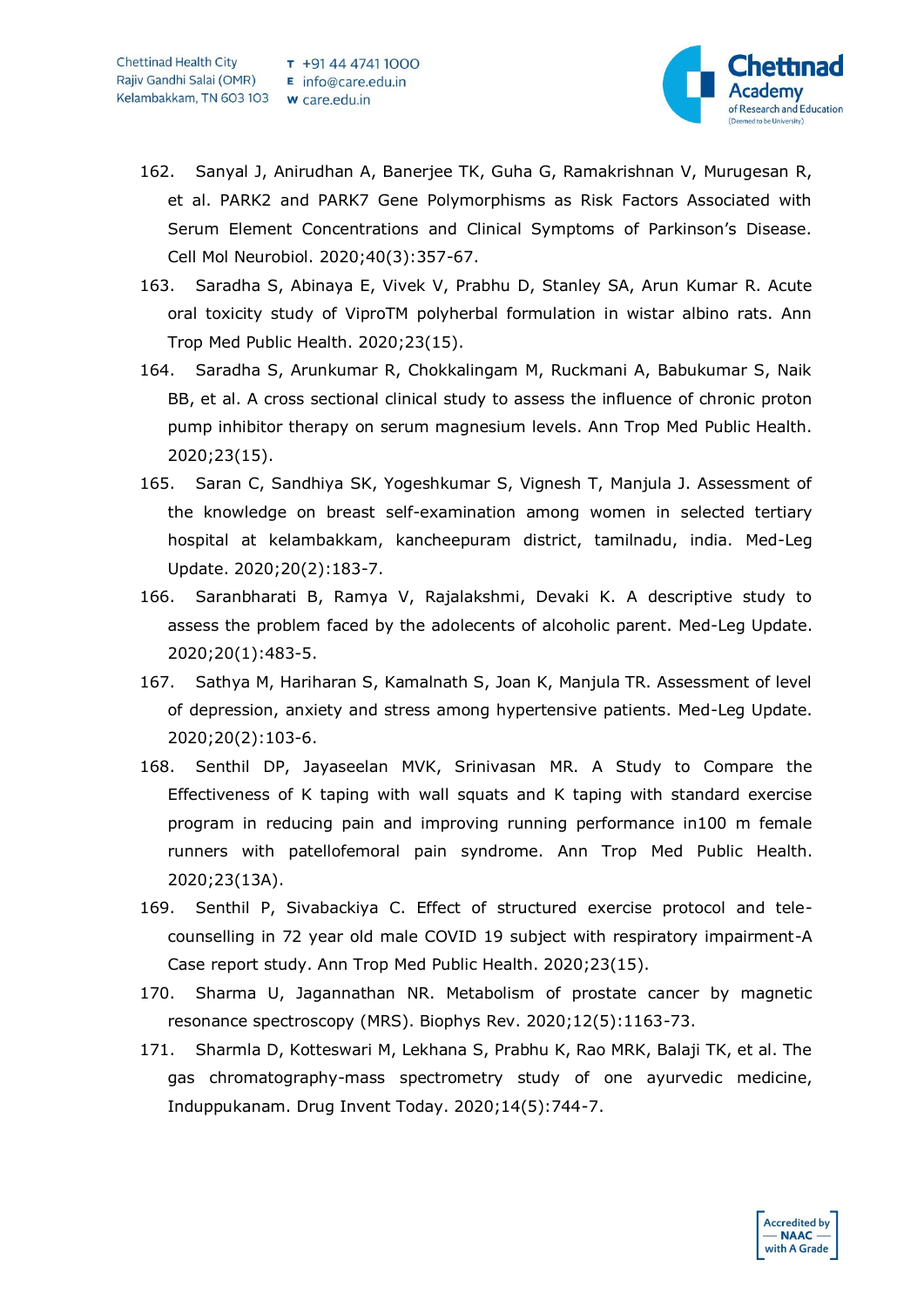

- 172. Sherlinblessy J, Santhiya G, Mohan E, Shanthi. A study to examine the association of health relatedbehaviours and body mass index among young adults at selected colleges in Kancheepuram district, Tamil Nadu, India. Med-Leg Update. 2020;20(3):89-93.
- 173. Shruthi P, William Raj N, Ranjith S, Nandha Gopal K, Manjila J. Assessment of passive smoking exposure among adults population in a selected urban community area kanchipuram district, tamilnadu, india. Med-Leg Update. 2020;20(2):193-5.
- 174. Sneha R, Kannan A. Study of clinical, endoscopic and histo-morphological patterns in dyspepsia. Ann Trop Med Public Health. 2020;23(15).
- 175. Sombabu K, Ruth MS, Mohanarangan T, Kulasekar A. Comparison of two different doses of dexmedetomidine combined with 0.5 % levobupivacine for post operative analgesia in ultrasound guided supraclavicular brachial plexus block - A double blinded randomized controlled study. Ann Trop Med Public Health. 2020;23(15).
- 176. Soubhagya AS, Moorthi A, Prabaharan M. Preparation and characterization of chitosan/pectin/ZnO porous films for wound healing. Int J Biol Macromol. 2020;157:135-45.
- 177. Soundarya S, Srinivasan MS. Tranexamic acid in dermatology. Ann Trop Med Public Health. 2020;23(15).
- 178. Sree PM, Mathangi DC. Assessment Of Association Of Pulmonary Function Test With Digit Ratio. Ann Trop Med Public Health. 2020;23(13A).
- 179. Srikanth P, Mannu A, Subramanian K, Sridharan S, Umadevi L. Utility of various platelet parameters in differentiating between dengue with and without warning signs among children, a prospective observational study. Ann Trop Med Public Health. 2020;23(15).
- 180. Srinivasan MS, Soundarya S. Idiopathic guttate hypomelanosis affecting the quality of life- A cross sectional study. Ann Trop Med Public Health. 2020;23(15).
- 181. Subramaniam VD, Murugesan R, Pathak S. Assessment of the cytotoxicity of cerium, tin, aluminum, and zinc oxide nanoparticles on human cells. J Nanopart Res. 2020;22(12).
- 182. Subramanian S, Rajamanickam K, Prakash JS, Ramachandran M, Alzheimer's Disease Neuroimaging I. Study on structural atrophy changes and functional connectivity measures in Alzheimer's disease. J Med Imaging. 2020;7(1).

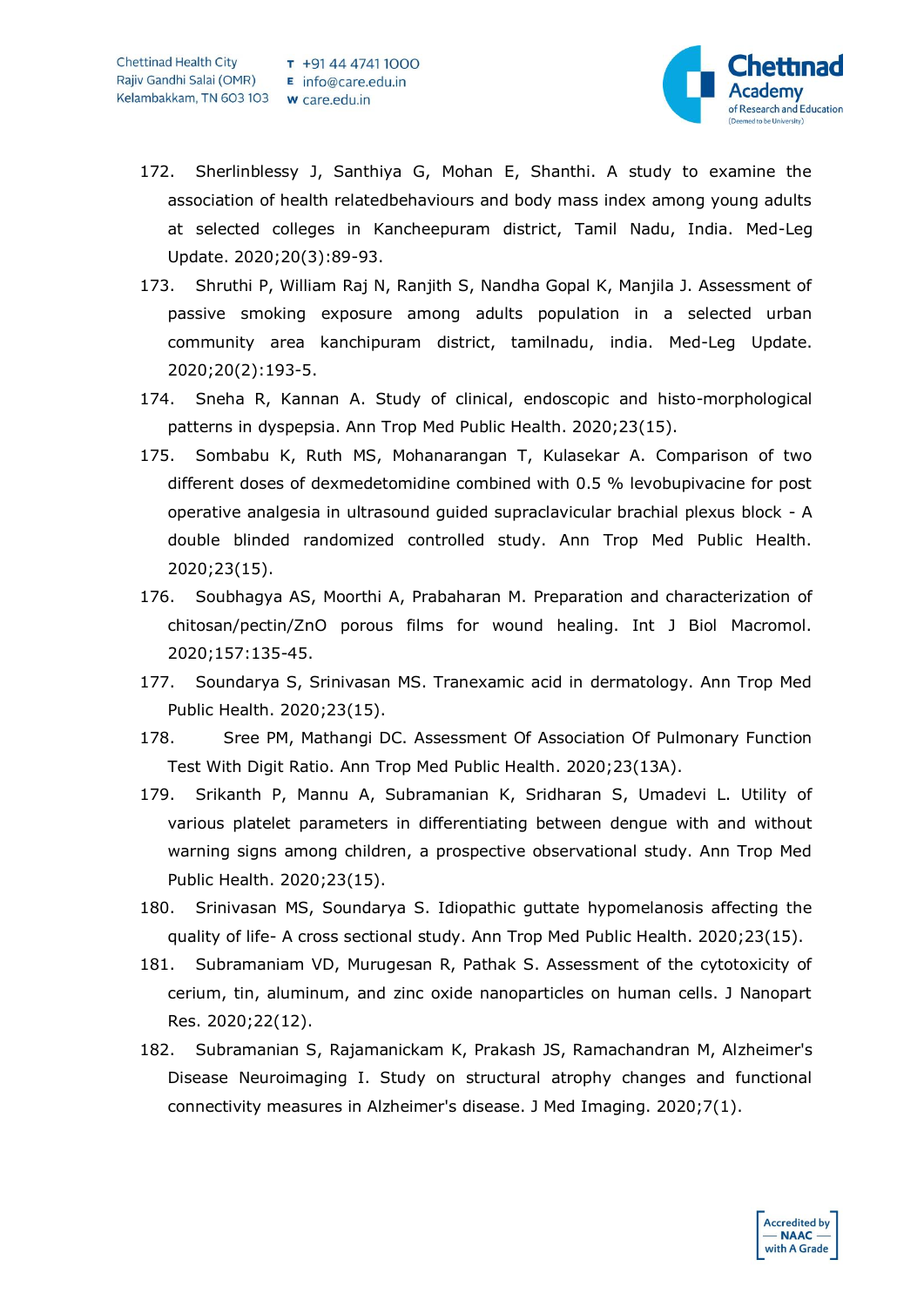

- 183. Swapna S, Kailash S, Shabeeba Z, Srinivasan, Sivabackiya C, Sridhar OTS. Cognitive Impairment And Social Adaptive Functioning In Patients With Depressive Episode. Ann Trop Med Public Health. 2020;23(20).
- 184. Thirumal Kumar D, Udhaya Kumar S, NishaatLaeeque AS, Apurva Abhay S, Bithia R, Magesh R, et al. Computational model to analyze and characterize the functional mutations of NOD2 protein causing inflammatory disorder – Blau syndrome. In: Donev R, editor. Advances in Protein Chemistry and Structural Biology: Academic Press Inc.; 2020. p. 379-408.
- 185. Tony Dominic D, AnniesInfencya A, Jeyashree A, Sangeetha K, Kanchana. Assessment on effects of electronic media on traditional play among higher secondary students in selected schools in kelambakkam, kancheepuram district, tamilnadu, india. Med-Leg Update. 2020;20(2):206-10.
- 186. Upadhyay D, Singh A, Das P, Mehtab J, Dattagupta S, Ahuja V, et al. Abnormalities in metabolic pathways in celiac disease investigated by the metabolic profiling of small intestinal mucosa, blood plasma and urine by NMR spectroscopy. NMR Biomed. 2020;33(8).
- 187. Vallabhaneni V, Sowjanya B, Shanmuganathan A, Narasimhan M, Jayakumaran AK, Karunakaran N. Association between severity of disease and thoracic wall dimensions among chronic obstructive pulmonary disease patients – a cross sectional study. Biomedicine. 2020;40(3):386-91.
- 188. Vedakumari SW, Jayalakshmi R, Sanjayan CG, Jayavardhini B, Arya K, Murugesan R. Fabrication of microcomposites based on silk sericin and monetite for bone tissue engineering. Polym Bull. 2020;77(1):475-81.
- 189. Venkataprasanna KS, Prakash J, Vignesh S, Bharath G, Venkatesan M, Banat F, et al. Fabrication of Chitosan/PVA/GO/CuO patch for potential wound healing application. Int J Biol Macromol. 2020;143:744-62.
- 190. Venkatesan M, Arumugam V, Ayyasamy R, Murugesan S, Saravanan N, Sundaresan U, et al. Bioactive Metabolites from Marine Ascidians: Future Treatment for Autism Spectrum Disorder. Advances in Neurobiology: Springer; 2020. p. 661-78.
- 191. Vijayashree R, Pal S, Rao RK. Effect of Gastroesophageal Reflux Disease (GERD) on Pulmonary Function Test (PFT) and haematological parameters, RBC, MCV & RDW – Case Control Study. Ann Trop Med Public Health. 2020;23(13A).

192.

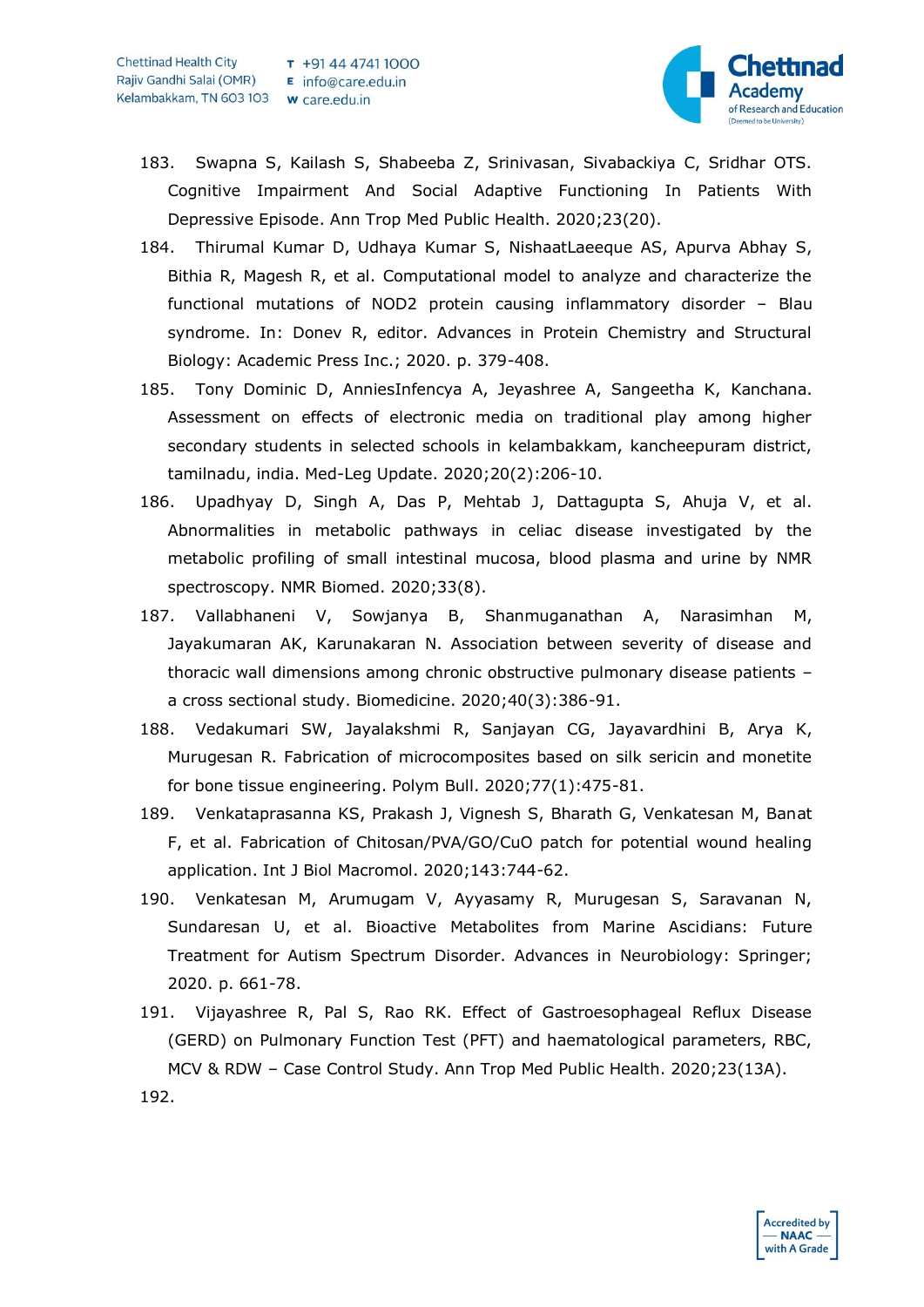

- 193. Vinothini R, Jayaraj CR, Priya DJ. A descriptive study to assess the knowledge on fetal well being among antenatal mothers with selected tertiary care hospital at kelambakkam, kanchipuram district, tamilnadu, india. Med-Leg Update. 2020;20(2):155-8.
- 194. Vishal A, Udhaya Kumar G, Tamizhini T, Priyanka P, Ruksana Begam S. Knowledge on prevention of carcinoma cervix among women in the reproductive age group at kokilamedu village, kanchipuram district, tamilnadu. Med-Leg Update. 2020;20(2):221-5.
- 195. Vishnupriya R, Vinu B, Senthilnathan P, Rajasekaran D, Rao VRM. study to assess the relationship between thyroid status and its association with outcome in patients with sepsis. Ann Trop Med Public Health. 2020;23(20).
- 196. Vishwanath RVR, Saradha S, Ruckmani A, Sindhana A, Vijayashree R, Devi TS. Protective Effect of Resveratrol on REM Sleep Deprivation Induced Changes in Testicular Functions in Wistar Rats. Biomed Pharmacol J. 2020;13(3):1281-9.
- 197. Viswanath NA, Shanmugam P, Rompicherla V. a clinico bacteriological profile of urinary tract infections occuring in patients with pre-existing urinary tract diseases in a tertiary care hospital. Ann Trop Med Public Health. 2020;23(20).
- 198. Wangmu L, Leshyha A, Kowsika M, Hasina K, Jeyanthi Y. Assessment of knowledge on disaster preparedness among adult in a selected rural community at kanchipuram district tamilnadu, india. Med-Leg Update. 2020;20(2):86-9.
- 199. Wen Y, Zhao S, Holmqvist A, Hahn-Stromberg V, Adell G, Holmlund B, et al. Predictive role of biopsy based biomarkers for radiotherapy treatment in rectal cancer. J Pers Med. 2020;10(4):1-16.
- 200. Yaazhini T, Vishwanathan K, Shakthivel NS, Yagajeyanthi M. A descriptive study to assess the knowledge on fast food eating among adults in selected urban community Kanchipuram district Tamil Nadu. Med-Leg Update. 2020;20(1):149- 51.
- 201. Yamini S, Gunaseelan M, Kumar GA, Singh S, Dannangoda GC, Martirosyan KS, et al. NaGdF4:Yb,Er-Ag nanowire hybrid nanocomposite for multifunctional upconversion emission, optical imaging, MRI and CT imaging applications. Microchim Acta. 2020;187(6).
- 202. Malayaperumal S, Sriramulu S, Banerjee A, Pathak S. Over-Expression of MicroRNA-122 Inhibits Proliferation and Induces Apoptosis in Colon Cancer Cells. MicroRNA (Shariqah, United Arab Emirates). 2020;9(5):354-62.
- 203. Janti S, Paul S, Karunakaran S. A Rare Case of Adult-onset Best Disease. JOURNAL OF CLINICAL AND DIAGNOSTIC RESEARCH. 2020;14.

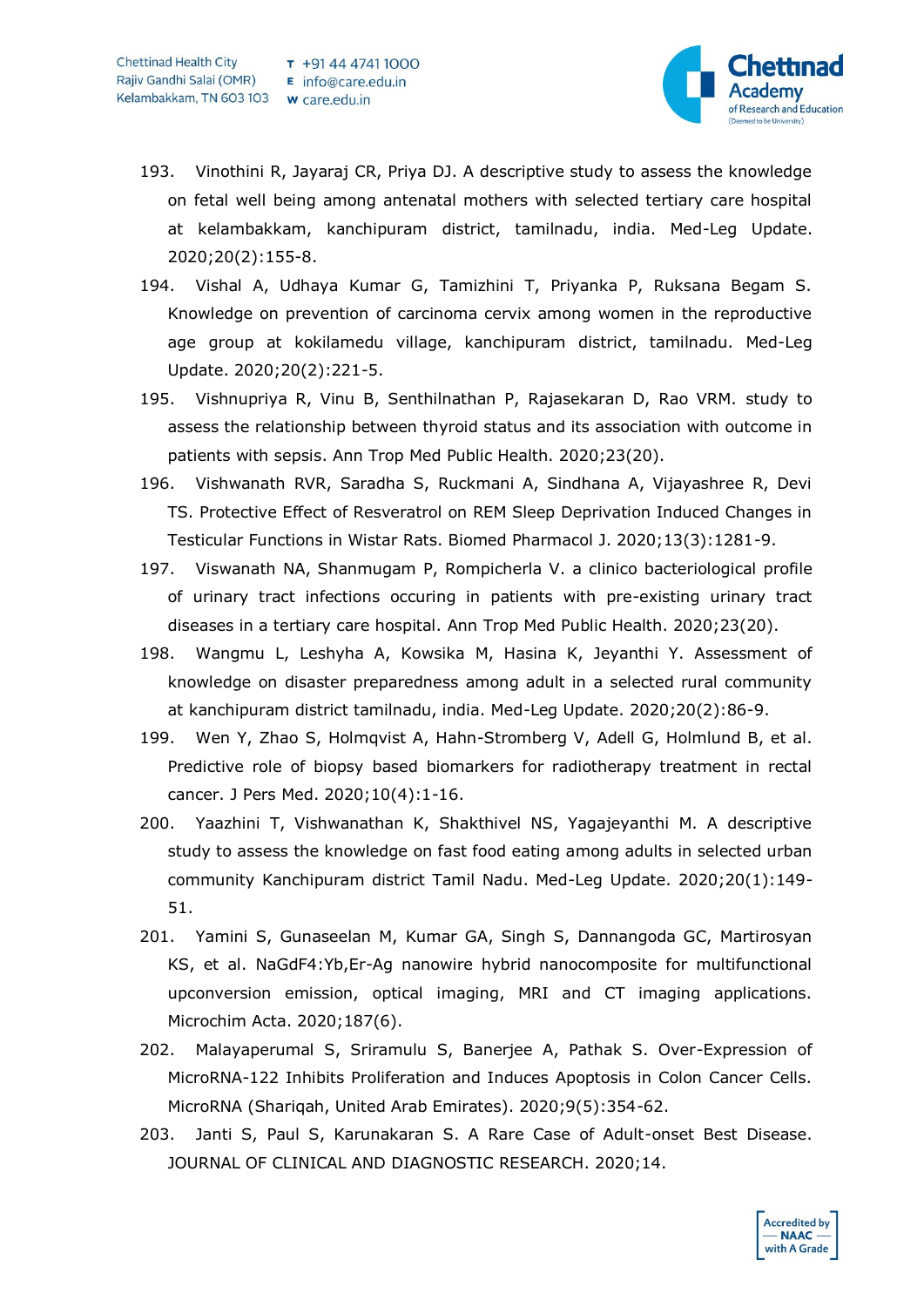

- 204. Karthikeyan s, Gopal CNR, Kanagaraj S. Psycho-Social Factors Influencing Mental Illness in Person with Intellectual Disability. 2020:63.
- 205. Taneja N, Gupta S, Chellaiyan V, Awasthi A, Sachdeva S. Personality traits as a predictor of emotional intelligence among medical students. J Edu Health Promotion. 2020;9(1):354-.
- 206. Chellaiyan V. Telemedicine: A Paradigm Shift in Healthcare in the wake of COVID-19 in India. JOURNAL OF CLINICAL AND DIAGNOSTIC RESEARCH. 2020;14.
- 207. Jana PK, Sarkar TK, Adhikari M, Chellaiyan VG, Ali FL, Chowdhuri S. A study on the preference of teaching methods among medical undergraduate students in a tertiary care teaching hospital, India. J Educ Health Promot. 2020;9:275.
- 208. Kamble BD, Singh SK, Jethani S, Chellaiyan VGD, Acharya BP. Social stigma among tuberculosis patients attending DOTS centers in Delhi. Journal of family medicine and primary care. 2020;9(8):4223-8.
- 209. Jasmine M, Fasna L, Chellaiyan VG, Raja VP, Ravivarman G. A study on knowledge and practice of Ergonomics among the Software Engineers in a private firm, Chennai, Tamil Nadu. Journal of family medicine and primary care. 2020;9(8):4287-91.
- 210. Sudhakar K, Premnath G, Vignitha KR, Lekshmi M, Shinisha DP. Nd:YAG Capsulotomy Induced Pupillary Block Glaucoma- A Rare Case Report. JOURNAL OF CLINICAL AND DIAGNOSTIC RESEARCH. 2020;14.
- 211. Gayathri N, Premnath G, S S K, Vasudevan M, Loya G. Lagophthalmos- A Rare Presenting Sign in a Case of Childhood Pontine Glioma. JOURNAL OF CLINICAL AND DIAGNOSTIC RESEARCH. 2020;14.
- 212. Sethulekshmi S, Sumathy S, Dutta B. Serum Magnesium Levels among Pregnant Women with and without Complications: A Cross-sectional Study. JOURNAL OF CLINICAL AND DIAGNOSTIC RESEARCH. 2020;14.
- 213. Dhivakar M, Iswariya M, Jobin P. The knowledge and attitude towards anaemia amongst adolescent girls. Indian Journal of Continuing Nursing Education. 2020;21(1):100-3.
- 214. Dharshini M, Kumar U, Gnanaprakash A, Lakshmi S, Cherian C, S. Savarimuthu R. Assessment of aggressiveness amongst young adults during COVID-19 Lockdown, Tamil Nadu, India. Indian Journal of Continuing Nursing Education. 2020;21(2):206-8.